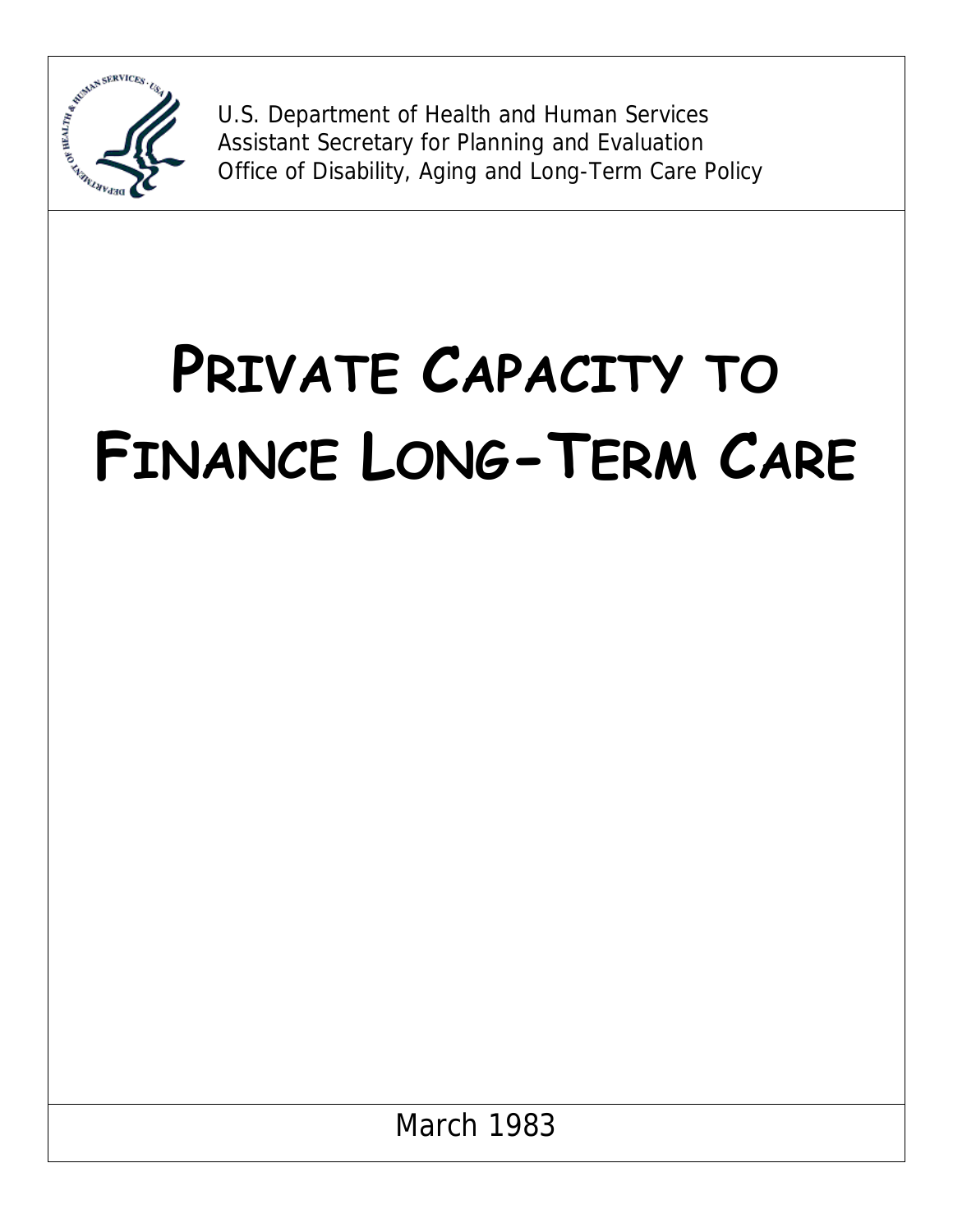## **Office of the Assistant Secretary for Planning and Evaluation**

The Office of the Assistant Secretary for Planning and Evaluation (ASPE) is the principal advisor to the Secretary of the Department of Health and Human Services (HHS) on policy development issues, and is responsible for major activities in the areas of legislative and budget development, strategic planning, policy research and evaluation, and economic analysis.

ASPE develops or reviews issues from the viewpoint of the Secretary, providing a perspective that is broader in scope than the specific focus of the various operating agencies. ASPE also works closely with the HHS operating divisions. It assists these agencies in developing policies, and planning policy research, evaluation and data collection within broad HHS and administration initiatives. ASPE often serves a coordinating role for crosscutting policy and administrative activities.

ASPE plans and conducts evaluations and research--both in-house and through support of projects by external researchers--of current and proposed programs and topics of particular interest to the Secretary, the Administration and the Congress.

## **Office of Disability, Aging and Long-Term Care Policy**

The Office of Disability, Aging and Long-Term Care Policy (DALTCP), within ASPE, is responsible for the development, coordination, analysis, research and evaluation of HHS policies and programs which support the independence, health and long-term care of persons with disabilities--children, working aging adults, and older persons. DALTCP is also responsible for policy coordination and research to promote the economic and social well-being of the elderly.

In particular, DALTCP addresses policies concerning: nursing home and communitybased services, informal caregiving, the integration of acute and long-term care, Medicare post-acute services and home care, managed care for people with disabilities, long-term rehabilitation services, children's disability, and linkages between employment and health policies. These activities are carried out through policy planning, policy and program analysis, regulatory reviews, formulation of legislative proposals, policy research, evaluation and data planning.

This report was prepared under contract #HHS-100-80-0158 between HHS's Office of Social Services Policy (now DALTCP) and the Urban Institute. Funds were also provided by the Administration on Aging. For additional information about this subject, you can visit the DALTCP home page at http://aspe.hhs.gov/\_/office\_specific/daltcp.cfm or contact the office at HHS/ASPE/DALTCP, Room 424E, H.H. Humphrey Building, 200 Independence Avenue, S.W., Washington, D.C. 20201. The e-mail address is: webmaster.DALTCP@hhs.gov. The Project Officer was Phyllis Thorburn.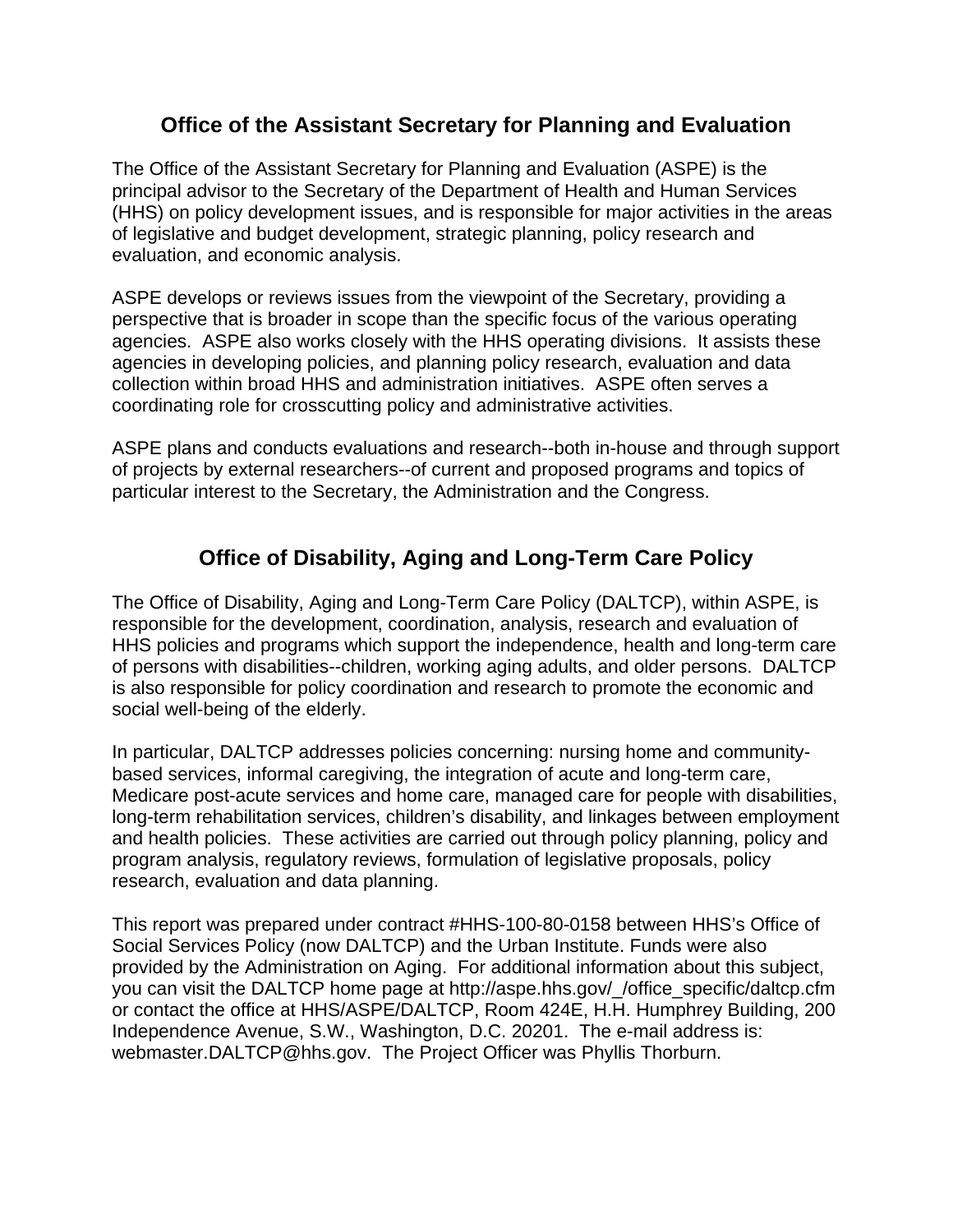# **PRIVATE CAPACITY TO FINANCE LONG-TERM CARE**

Marilyn Moon

The Urban Institute

March 1983

Prepared for Office of the Assistant Secretary for Planning and Evaluation U.S. Department of Health and Human Services Contract #HHS-100-80-0158

This is an interim report which is subject to revision. Interested users are advised to contact the author before quoting or citing. The author listed above is responsible for the content and preparation of this report. Dr. William Scanlon of The Urban Institute is the principal investigator for the contract and responsible for overall management. Opinions expressed are those of the author and do not necessarily represent the views of The Urban Institute or its sponsors.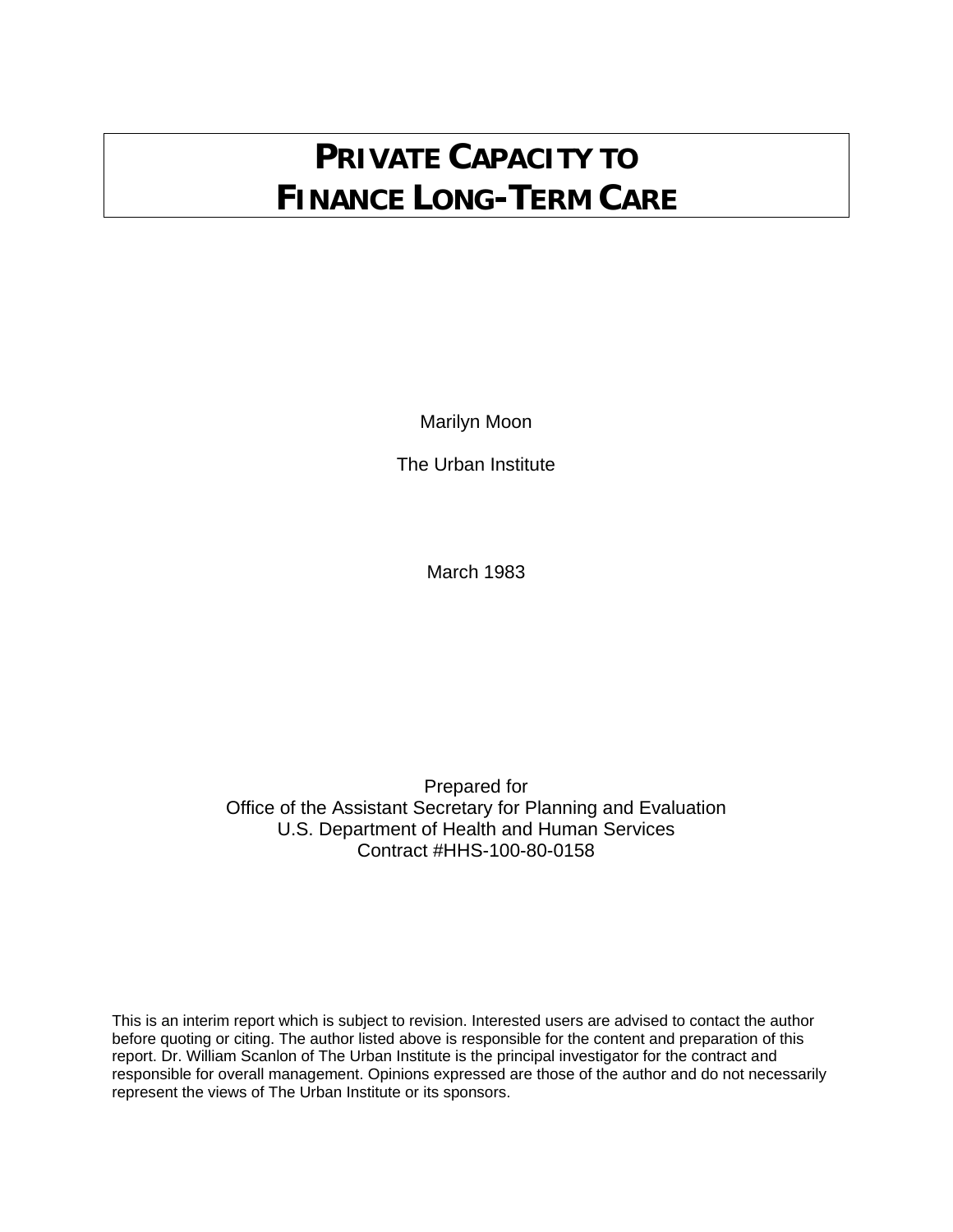# **TABLE OF CONTENTS**

| A CONCEPTUAL APPROACH TO ASSESSING RESOURCES FOR |  |
|--------------------------------------------------|--|
|                                                  |  |
|                                                  |  |
|                                                  |  |
|                                                  |  |
|                                                  |  |
|                                                  |  |
|                                                  |  |
|                                                  |  |
|                                                  |  |
|                                                  |  |
|                                                  |  |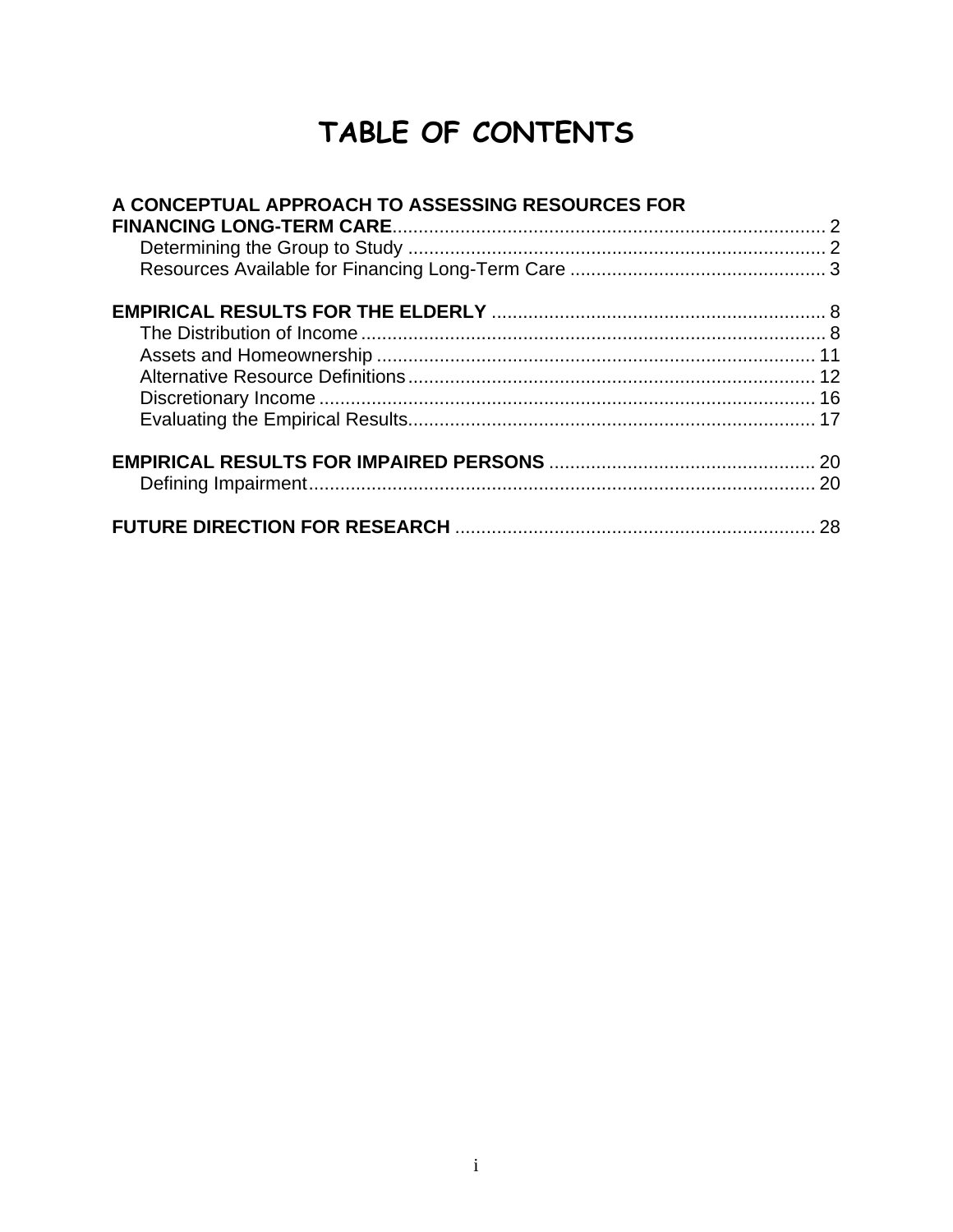# **LIST OF TABLES**

|          | TABLE 1: Distribution of Income By Family Characteristics for Families with                                                    |  |
|----------|--------------------------------------------------------------------------------------------------------------------------------|--|
|          | TABLE 2: Distribution of Income for Elderly Couples and Individuals by Age                                                     |  |
| TABLE 3: | Distribution of Income for Elderly Couples and Individuals Without                                                             |  |
| TABLE 4: | Percentage of Homeowners by Income and Family Characteristics 11                                                               |  |
| TABLE 5: | Average Interest and Dividend Income by Income and Family                                                                      |  |
| TABLE 6: | Mean Resources of Elderly by Age and Family Size Using                                                                         |  |
| TABLE 7: | Mean Resources of Nonworking Elderly by Age and Family Size                                                                    |  |
| TABLE 8: | Mean Resources of Nonworking Elderly by Family by Family Size<br>and Selected Characteristics Using Alternative Definitions of |  |
| TABLE 9: | Distribution of Resources Among Nonworking Individuals Living<br>Alone by Age Using Alternative Definitions of Resources  15   |  |
|          | TABLE 10: Distribution of Resources Among Nonworking Elderly Couples by                                                        |  |
|          | TABLE 11: Percentage of Income Available for Discretionary Purposes by Age                                                     |  |
|          | TABLE 12: Mean Resources of Elderly by Age and Family Size for Two                                                             |  |
|          | TABLE 13: Distribution of Relationship of Impaired Person to Family Head by                                                    |  |
|          | TABLE 14: Relative Frequency of Age of Impaired Persons and Family Heads 21                                                    |  |
|          | TABLE 15: The Relationship Between Age of Impaired Person and Relationship                                                     |  |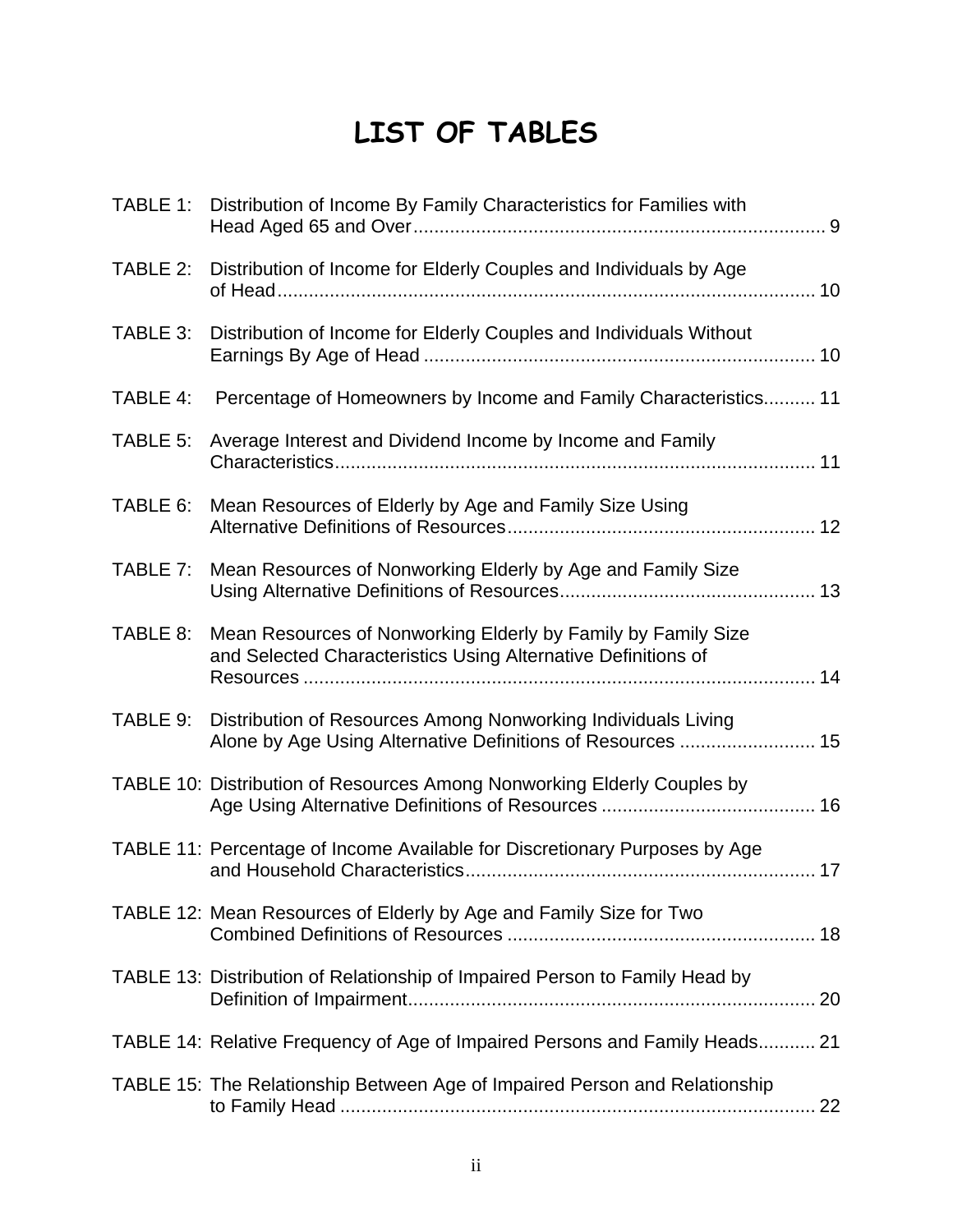| TABLE 16: Average Income of Families with Impaired Persons By Definition of<br>Impairment and Relationship of Impaired Persons to Family Head 22 |    |
|--------------------------------------------------------------------------------------------------------------------------------------------------|----|
| <b>TABLE 17: Distribution of Resources and Average Resources by Alternative</b>                                                                  |    |
| TABLE 18: Average Family Resource Levels and Family Size by Age and                                                                              | 24 |
| TABLE 19: Distribution of Resources by Alternative Definitions of Resources                                                                      |    |
| TABLE 20: Distribution of Resources by Alternative Definitions of Resources<br>When Impaired Person is Head or Spouse Under Age 65 or Over  25   |    |
| TABLE 21: Distribution of Resources by Alternative Definitions of Resources<br>When Impaired Person is Child or "Other" Relative of Household    | 26 |
| TABLE 22: Distribution of Resources by Alternative Definitions of Resources                                                                      | 26 |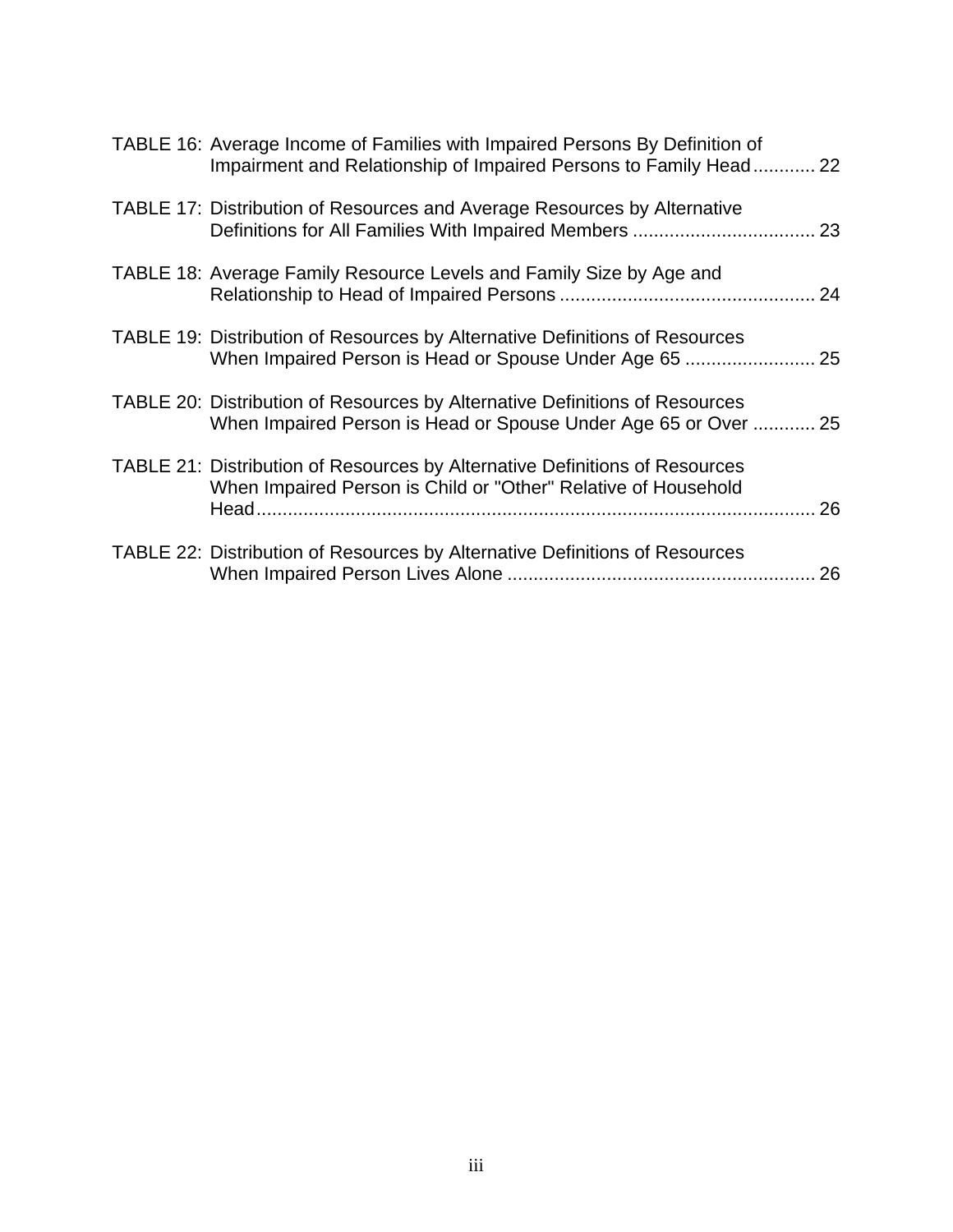Families or individuals facing needs for long-term care services are likely to experience a severe drain on financial resources. Currently, the public sector contributes to long-term care almost exclusively through the Medicaid program for lowincome persons and, to a very limited extent, through Medicare. Most states provide Medicaid coverage for low-income persons who require institutionalization. Individuals with incomes or assets too high to be eligible but who are in need of long-term care must either "spend down" their resources until they become eligible for Medicaid or privately finance their own care. In practice, many institutionalized individuals, particularly the elderly, start out using their own resources but turn to Medicaid once they have exhausted their assets. Home-based care is only available through an ad hoc combination of social service and medical programs that are unlikely to comprehensively provide a full complement of activities. Thus, in this area, the disabled individual must privately finance much of the care. In addition, policy makers are becoming increasingly concerned about the high costs of public sector programs, prompting debate on whether eligibility for Medicaid can be further restricted and/or whether beneficiaries can be asked to contribute more towards their own care.

This paper considers ways to determine the ability of users to contribute to the cost of their care. When better estimates of the costs of long-term care are known, the figures developed here can be used to indicate where shares of the health expenditure burden could be borne privately by individuals. For this analysis, two groups of households are considered: the elderly and all households reporting having a member with some degree of physical impairment. While many persons 65 and over remain in good health, this group is particularly at risk in terms of someday requiring long-term care services. Families who already have at least one member with some physical impairment are also potential consumers of long-term care.

The first section of this paper raises conceptual issues relating to private financing of health care. These issues are subdivided into two broad questions: how to identify persons likely to need long-term care and how to determine what resources are available for use in defraying such expenses. A second section discusses results from an empirical study of the resources of the elderly and a third section reports results on the physically impaired. The last section of the paper outlines some expected directions for future work in this area.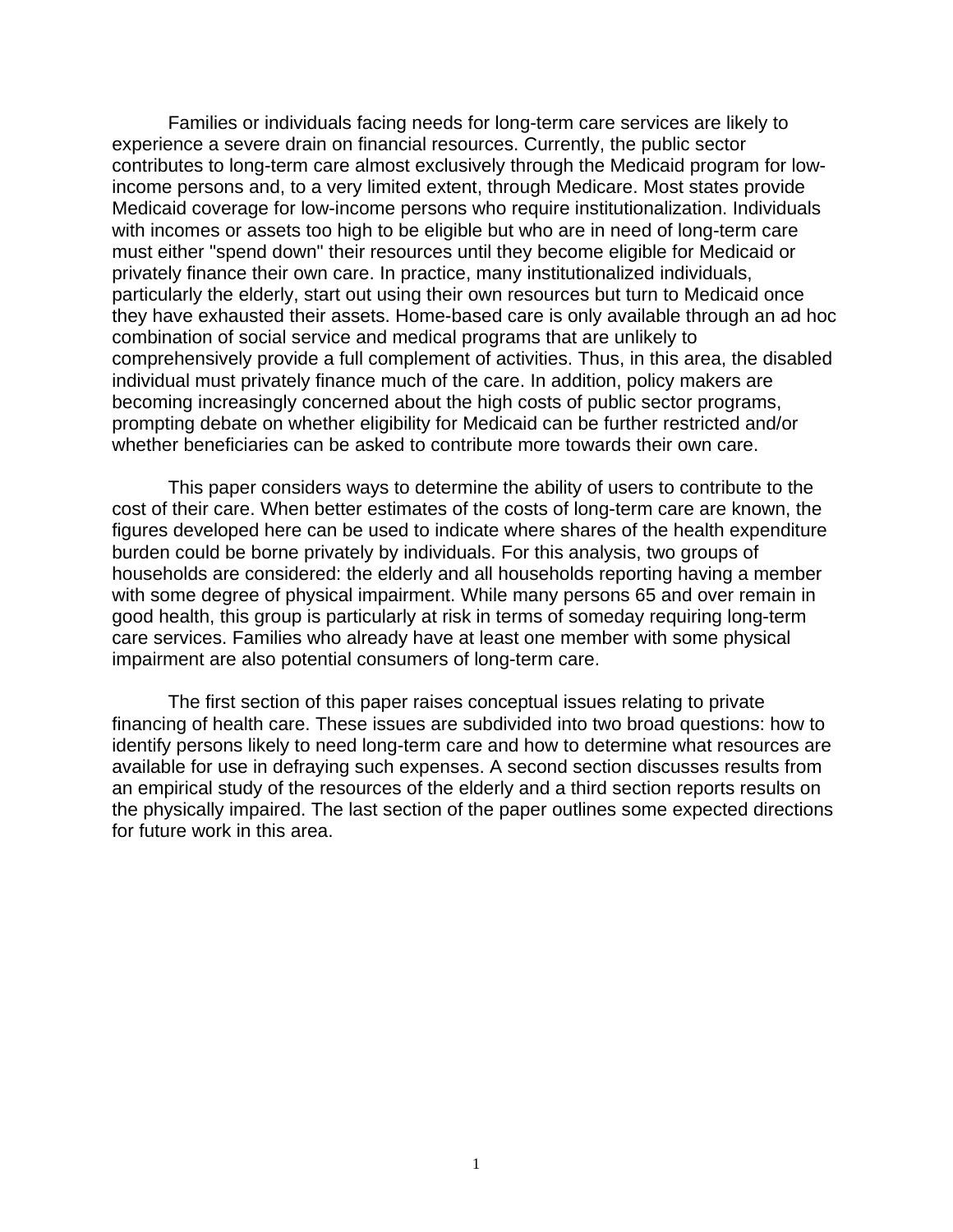# **A CONCEPTUAL APPROACH TO ASSESSING RESOURCES FOR FINANCING LONG TERM CARE**

Any careful consideration of public participation in long-term care financing should consider the level of resources below which individuals are unable to provide care for themselves. This threshold depends not only on the income of the individual and/or his family, but also on savings and other assets held, other potential sources of help, the type of care required, and additional obligations of the family unit. Although such information could be gathered on all individuals, it is of most interest for those who are at risk of needing care.

#### **Determining the Group to Study**

To assess the ability of individuals to contribute to the cost of long-term care, we should ideally study only persons who will need such services. Individuals currently receiving this care may have already exhausted their assets and made adjustments over time in ways that would provide a distorted picture about persons just beginning to require care. Moreover, few studies examine institutionalized persons and those who receive home-based care are difficult to identify on available surveys, thus making current long-term care recipients difficult to study.

At the other extreme, it is not particularly helpful to know the income distribution of the entire population to predict ability to finance long-term care. It is highly unlikely that potential long-term care users are evenly distributed throughout the population with regard to their level of financial resources. Rather, the elderly and those with previous health limitations are more likely to need such care and their resources are likely to be lower on average. Within the elderly, persons needing long-term care are likely to be the oldest of the old. At that age a general deterioration in health is likely to lower the individual's ability to provide for his or her own physical well-being. For younger persons, those with a long history of health problems are in greater potential need of services. Although accidents or acute illnesses that require long recuperative periods may strike randomly across the population, it is nonetheless reasonable for this study to focus on those subgroups of the population.

Another issue which arises in focusing on the group for study is the type of care likely to be demanded. For example, services delivered in an institutional setting often pose more out-of-pocket costs than care in the home. An institution provides complete shelter as well as medical care. For a single individual, the institution substitutes for maintaining a household in the community. All of that individual's resources would be available to finance their institutional care. On the other hand, when a family member enters an institution, the need to maintain the household remains. The cost of doing so will only be marginally reduced. Since disabled persons who remain at home may receive an implicit in-kind transfer from a relative providing some necessary services,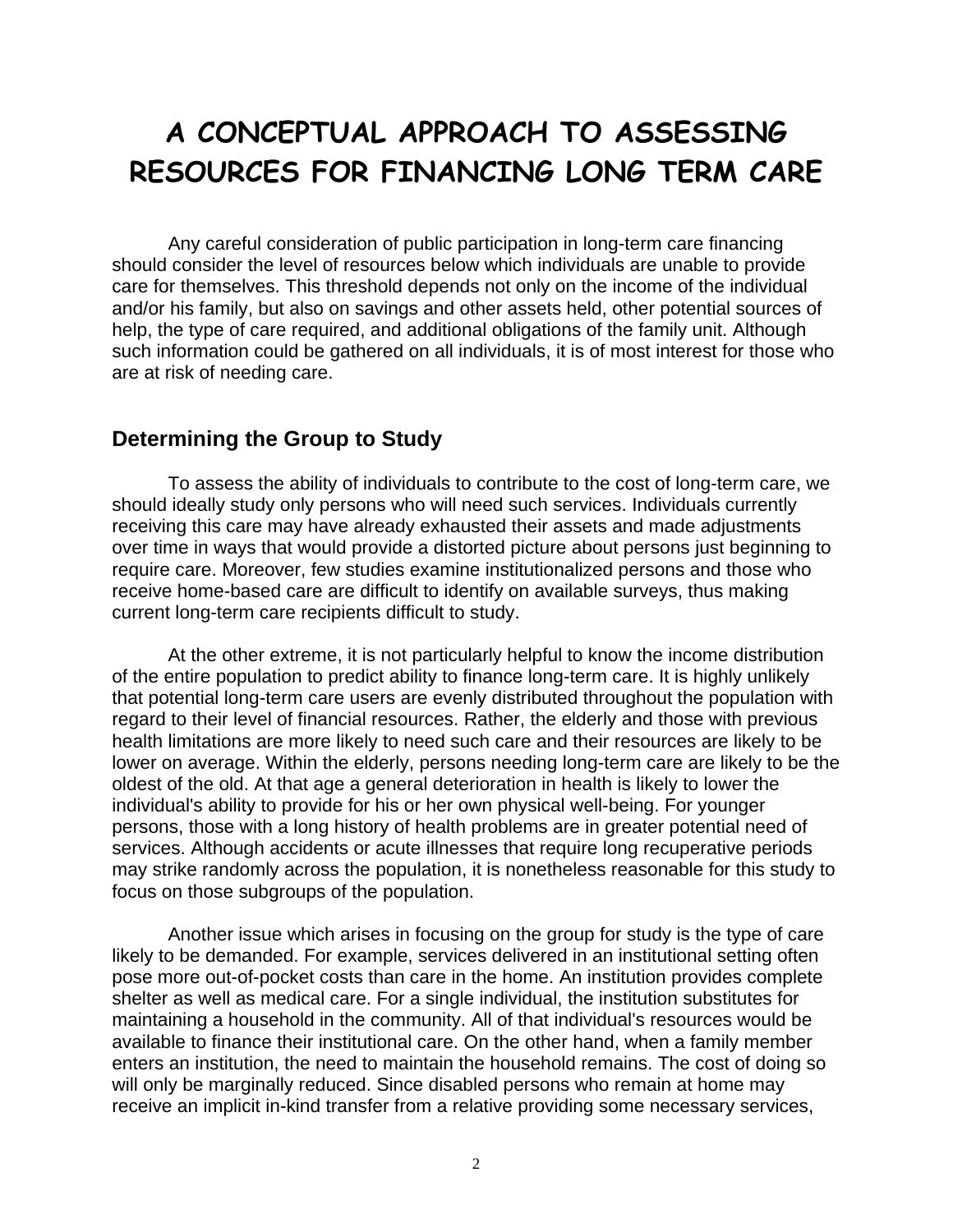the observed cost of that care may seem to be lower. However, demands on the caregiver may affect the ability of the family to maintain a particular income level. Ability to finance care, therefore, ought to be based on different considerations for those who remain at home than for those who are institutionalized. Thus, when possible, it is important to anticipate the type of care demanded.

A disabled person is more likely to remain at home if a caregiver--usually a spouse--is also present and if few other demands are placed on the family.<sup>[1](#page-8-0)</sup> Consequently, in single person households and households with young children, homebased care is less feasible than in families consisting of only a husband and wife (or only adults).  $2$  Homeownership is also likely to play a role. Persons owning their homes may have a large stake in remaining there rather than entering an institution. For a single person who enters a nursing home, however, an owned home may be used to support private care. Consequently, this analysis will highlight the empirical results by homeownership and family composition categories.

#### **Resources Available for Financing Long-Term Care**

Family income is the most important indicator of ability to purchase long-term care. Income levels may change, however, with the onset of disability and any consideration of capacity for providing care should take this into account. Consequently, source of income becomes very important. In addition to income, a family's assets provide a potential source of funds. Since long-term care needs are likely to extend over time, only a portion of assets should be considered as a source of support in any given year. Other resources, such as in-kind transfers, may be from the private sector- through subsidized health insurance from employers, for example--or from the public sector--in the form of food stamps or Medicare and Medicaid eligibility. Perhaps the most important in-kind transfer would be help provided by the spouse or other relative when a disabled person remains at home. Finally, demands on income or resources for the provision of necessary goods and services to other family members reduce the amount available for purchase of long-term care.

**Income**. Income can be treated in a straightforward manner as a resource for financing long-term care. As, a yearly flow, this represents a renewable source of funds. Realistically, however, a measure of available resources should probably distinguish between sources of income that will and will not change with the health of family members. For example, Social Security benefits and other pension income already being received are independent of health status. Similarly, cash transfers from government programs such as Supplemental Security Income (SSI) for the elderly will probably also remain unchanged if a current beneficiary becomes physically impaired. In contrast, income from wages and salaries of a newly disabled family member would likely fall to zero. Other family members may also reduce their labor force participation if

<span id="page-8-0"></span><sup>&</sup>lt;sup>1</sup> Obviously the degree of impairment is a particularly critical factor. Home-based care cannot substitute for institutional care in all instances - or at least it cannot always serve as a lower cost alternative. 2

<span id="page-8-1"></span><sup>&</sup>lt;sup>2</sup> Families with older children may also be able to divide up the responsibility for care among all their members.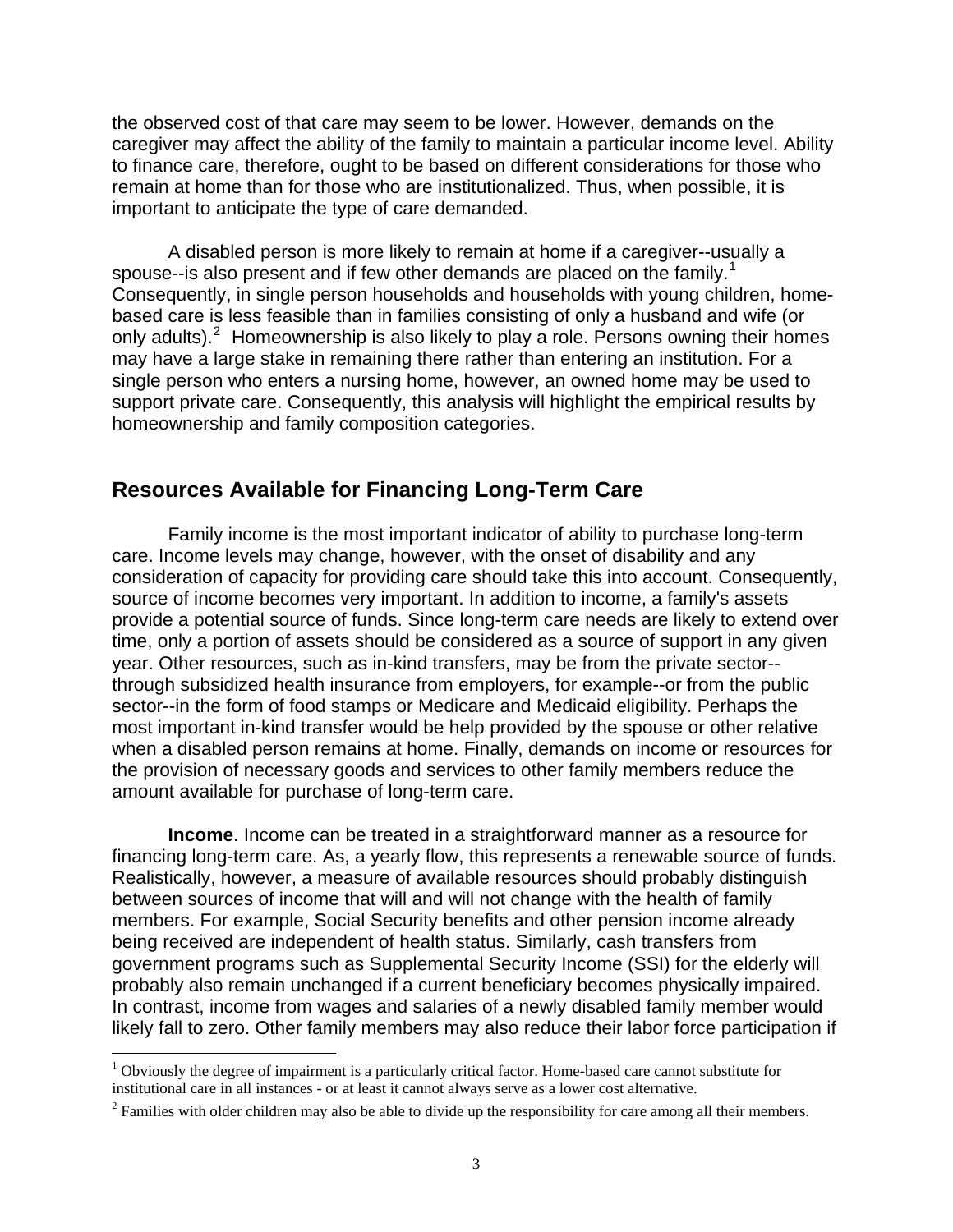they are needed to provide care at home. Rent, interest and dividend income from assets may also decline if the family is forced to reduce savings to cover medical expenses. This latter issue will be discussed further in the context of the treatment of net worth.

It is also possible that some income sources may actually increase, although not usually enough to compensate for the losses described above. Other family members may enter the labor force or increase hours worked to partially compensate for one member's lost salary, particularly if the disabled person is not cared for at home. A disabling illness or accident may make an individual eligible for veterans, disability or retirement benefits that partially replace lost earnings. These may be from privately funded insurance benefits or from Social Security, SSI or other government programs. Employees with particularly good health and disability coverage may end up with aftertax income as high as or higher than pre-disability after-tax income. This is, however, likely to be the exception rather than the rule. Moreover, since a substantial portion of persons who will require long-term care will be over 65, it is unlikely that their postdisability incomes will be higher. In most cases elderly persons already receive retirement benefits which generally preclude any additional eligibility for disability benefits. $3$  On balance, then, earnings of the impaired individual ought to be subtracted from income, but offset by any increase in transfer payments from government programs or private insurance. Since the work response of other family members could either increase or decrease if a family member became in need of long-term care, empirical analysis should probably assume no change in behavior.

For this analysis, several approaches are used since replacement income estimates are not available. The section on elderly individuals is restricted to single individuals living alone and couples where one member is over 64. The first approach assumes that all labor income would fall to zero. The elderly spouse of a disabled person may find it difficult to continue working, particularly if the impaired individual remains at home. This lower bound estimate of resources can then be contrasted to total income to show the sensitivity of a family's financial capacity to wage and salary income. A second approach is to focus on those elderly without earnings. Such individuals are more likely to be at risk and their incomes have already been adjusted for the retirement transition in which transfers partially replace lost earnings.

For the section on impaired individuals of all ages a different adjustment is used. Family size in such households is often greater than two, increasing the possibility that some family members could continue to work. Thus, for the results in this section, only the earnings of the impaired person are subtracted from income. No adjustments are made for potential substitutions of disability benefits.

**Net Worth**. Some reasonable calculation of the contribution of assets should be added to the measure of income. However, if all net worth (assets minus liabilities) were

<span id="page-9-0"></span> $3$  For example, Social Security benefits to persons 65 and over are based on retirement calculations, regardless of whether that older individual is also disabled. Similarly, veterans pensions for nonservice connected disabilities are available to otherwise eligible veterans 65 and over regardless of health status.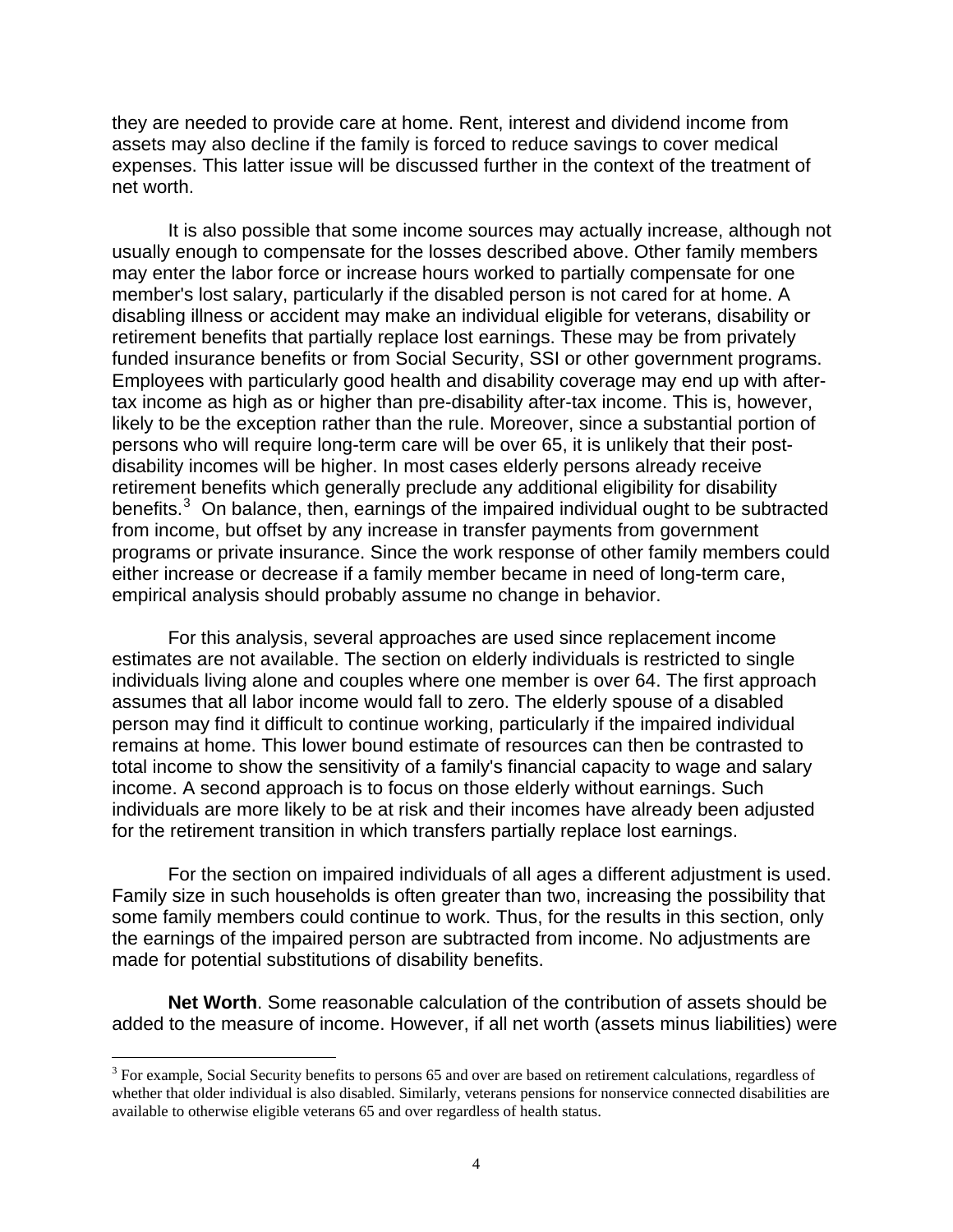included in one year, an unrealistically high estimate might result. The family could spend down all resources in a particular year but then be unable to provide care the next, if the period of disability lasts beyond a year. Consequently, only a portion of net worth should usually be added to income, implicitly assuming that a family would use up its resources over a period of years. The value of a family's net worth could be converted to an annuity--indicating a stream of resources that would provide equal additions to income in each year.<sup>[4](#page-10-0)</sup>

In the case of the elderly, remaining life expectancy may serve as a rule of thumb for the appropriate period for consuming net worth. For this age group, disability is likely to be permanent. Using life expectancy as the number of years in an annuity equation, however, yields the troublesome result that persons who expect to live longer are less well off in any one period. In addition, life expectancy tables reflect average rates across the population as a whole. In this study, we concentrate on persons with physical impairments or in poor health--conditions likely to shorten life expectancy over that in published tables. Consequently, two annuity calculations are made for the elderly--using five and ten year periods--rather than differential periods for each family.<sup>[5](#page-10-1)</sup> Five and ten year estimates are also used when considering younger families with impaired members. Although such periods would greatly understate life expectancy of younger family members, disability for the younger person may be shorter and other types of resources available to such a family are likely to change over time.

The more liquid the asset, the simpler is a gradual consumption of it over time. Stocks, bonds and savings accounts can be drawn down in increments. However, interest in a business or ownership of property may be difficult to convert into cash in the short run. High interest rates in recent years have made it particularly difficult to sell such assets and costly to borrow against them. Therefore, it may be misleading to include the full market value of these assets in an annuity calculation.

The treatment of an owner-occupied home also poses other problems. The home is an important contributor to the well-being of a family in two ways: it represents an asset that can be sold to raise revenue and it offers a flow of services to the owner. Sale of this asset precludes its use as a source of inexpensive housing (particularly if the home has little or no mortgage remaining). Moreover, as discussed earlier, an owned home may provide added motivation for a disabled person to remain out of an institution.

In a world of lower interest rates and better capital markets, families could more readily borrow against some of their home equity over an extended period of time.

<span id="page-10-0"></span><sup>&</sup>lt;sup>4</sup> On the other hand, stringent asset limits for public support and the belief that long-term care needs will not extend beyond a year may cause persons to spend all their resources rapidly. To illustrate the impact of such behavior, the empirical section for the elderly will include one alternative resource measure based on full consumption of net worth.

<span id="page-10-1"></span> $<sup>5</sup>$  For a discussion of the use of life expectancy in annuitizing the value of net worth for the elderly, see Moon</sup> (1977).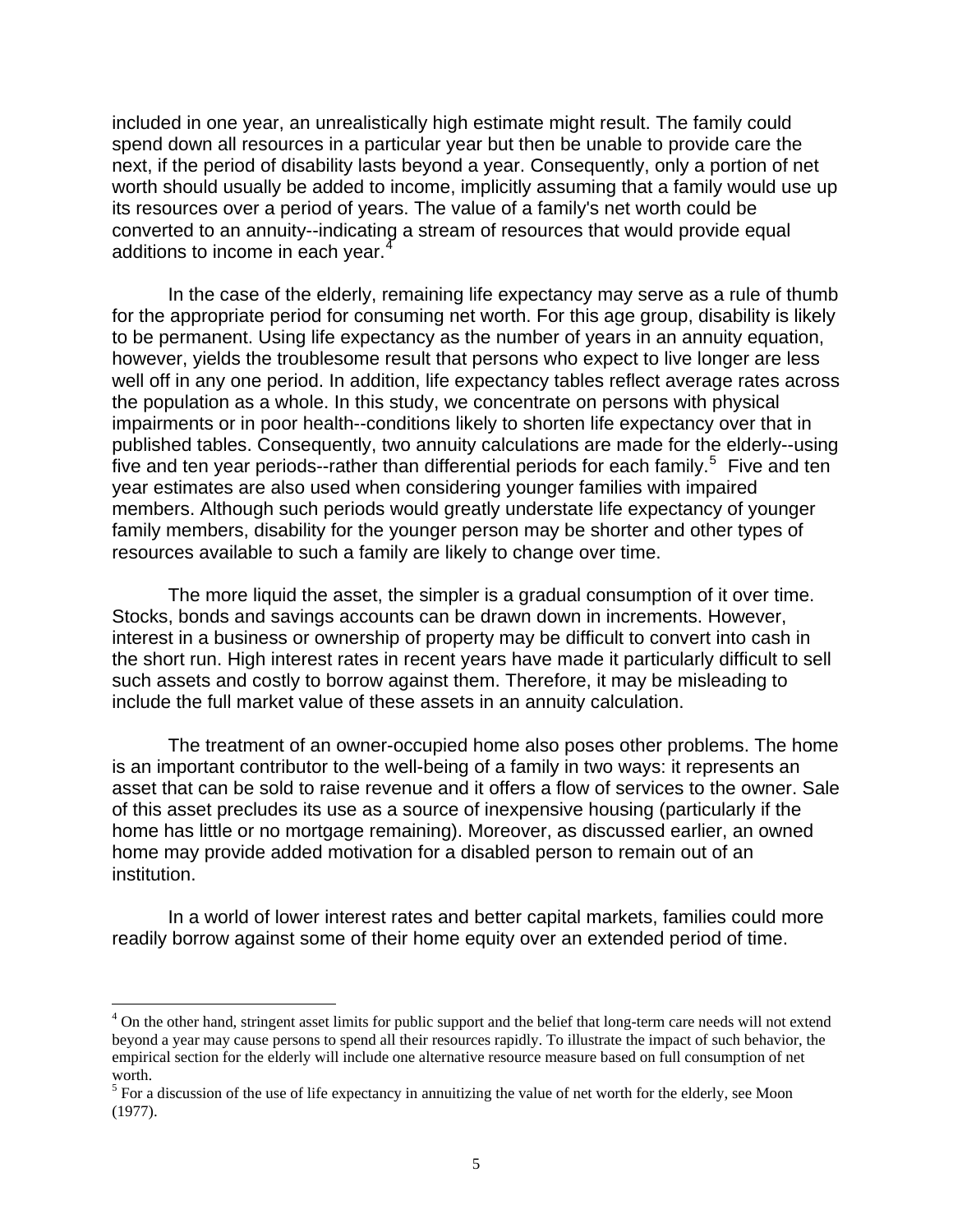Reverse annuity mortgages, for example, have been widely discussed.<sup>[6](#page-11-0)</sup> In practice, however, few of these innovative programs exist except as limited demonstration projects. High interest rates have slowed development of such programs. At present then, it may not be realistic to assume partial liquidation of an owned home to meet long-term financial needs. Consequently, owned homes will be included in the analysis here but annuities are calculated both with and without the home. In addition, results will sometimes be separated to isolate homeowners from those who rent or receive free housing.

**In-Kind Transfers**. Resources received in the form of goods and services contribute to the well-being of individuals and--directly or indirectly--to their ability to finance necessary long-term care. The usual source of such help is from government programs or from relatives.

Low income households are the major recipients of government sponsored inkind transfers in the form of food, public housing and medical care. Food stamps are viewed by many as nearly equivalent to cash in the eye of recipients. Thus, the subsidy value of these benefits can be readily incorporated into an income measure. Public housing programs provide benefits to only a small portion of the low income population and benefits to the recipients are almost certainly lower than the cost of providing them. $<sup>7</sup>$  $<sup>7</sup>$  $<sup>7</sup>$  In this study, only food stamp benefits are included.</sup>

Goverment medical transfers include Medicaid and Medicare. Medicare is not restricted to low income persons; rather, all aged and disabled persons eligible for Social Security may participate in Medicare. Although the medical transfers certainly increase the well-being of families, they do not directly enhance a family's ability to **privately** provide care. Consequently, the value of these benefits are not included in the income measure.

Another important potential resource for a newly disabled person would be help from relatives outside the home. Particularly for the elderly, intra-household transfers in cash or in services--such as relatives helping with meal preparation or housework--may provide important supplements to income. Since many families not currently providing support to others may do so when a crisis arises, the extent of such aid is impossible to determine before the fact. Some information could be gleaned by looking at the proportion of disabled persons currently receiving such help, although data on the extent of such resource sharing are seldom gathered and are subject to underreporting. These transfers are picked up as income only when provided consistently over time and in cash. Information that is available suggests that family relationships are more important than need for care in determining whether relatives provide help. Thus, if a health care crisis arises, some but not all persons would receive help from relatives,

<span id="page-11-0"></span><sup>&</sup>lt;sup>6</sup> These give homeowners a lump sum or periodic payments in exchange for transfer of the owner's equity to the lender at some future date. See, for example, Schoelen (1980) for a thorough discussion of reverse annuity mortgages and other types of home equity conversion.

<span id="page-11-1"></span> $^7$  See, for example, Bureau of Census (1982), for a discussion of the appropriate treatment of in-kind transfers.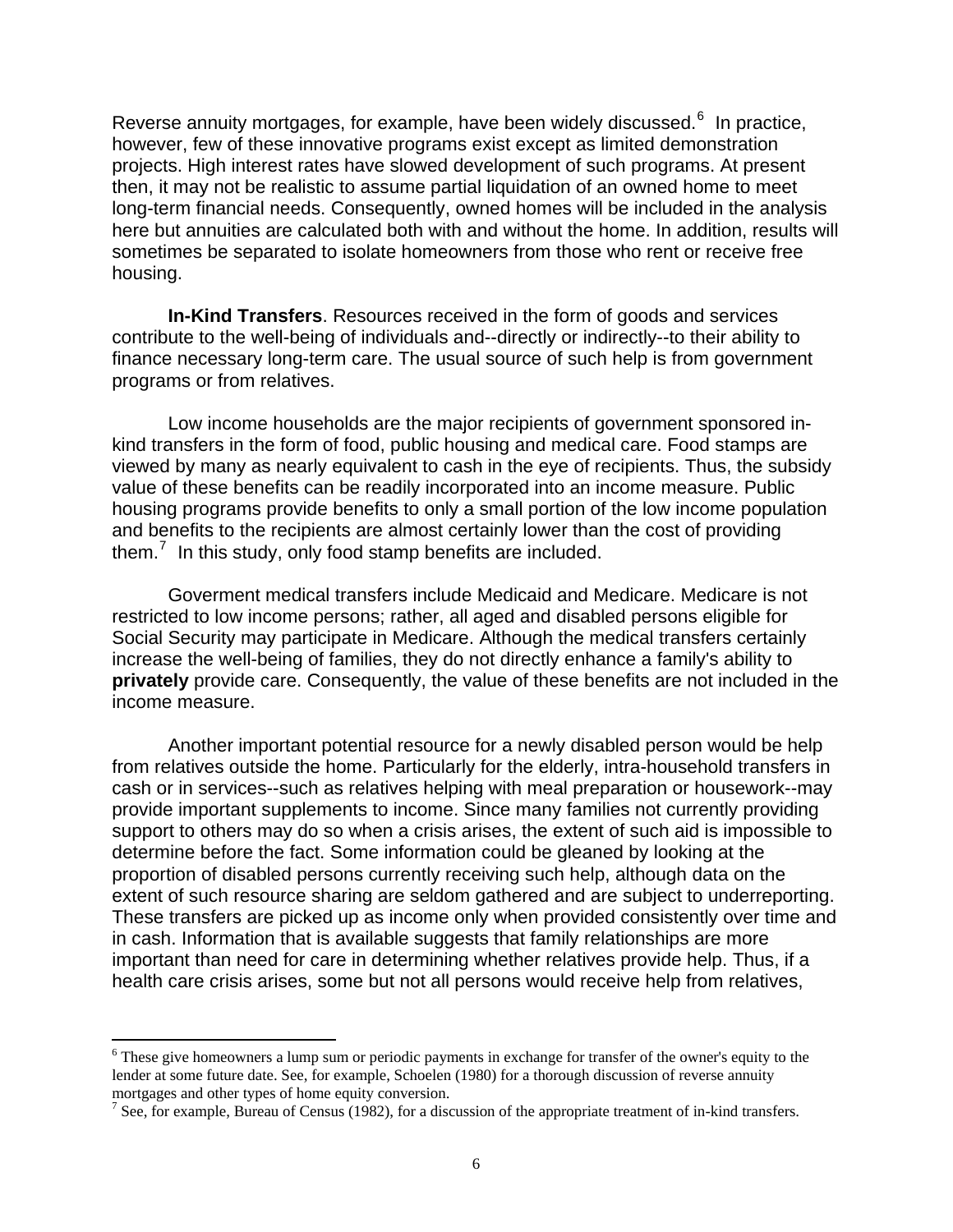making it difficult to identify likely recipients and to estimate the extent of such aid. Consequently, this important in-kind transfer cannot be studied here.

**Discretionary Resources**. Even after predicting adjusted "post-disability' resources, not all remaining resources would be available for purchasing long-term care. First, direct taxes should be subtracted, since individuals are required to pay such liabilities. Other family members require some portion of the income. moreover, a disabled person who wishes to remain at home also faces basic food and shelter costs. Only in the case of a single individual facing institutionalization is it realistic to allocate all of resources to long-term care.<sup>[8](#page-12-0)</sup>

Thus, some measure of discretionary resources--an amount available after the basic necessities are purchased--is a more appropriate indicator of ability to finance catastrophic care. A conservative estimate of discretionary resources can be obtained by subtracting housing expenses--including utilities--and food from resources. Other expenditures, such as those for clothing and transportation, could arguably also be included as necessities but few would disagree with using housing and food. This more restricted approach may therefore overstate a family's ability to provide for long-term care, but will be used to indicate an upper bound on available resources. In addition, calculation of tax liabilities for the elderly is a task beyond the scope of this paper.

Individuals living alone are more likely to require an institutional setting if longterm care is needed. In such instances all resources would be available for purchasing such care since housing and food would be included at the nursing facility. Similarly, some adjustments to discretionary resources might also be appropriate in larger families where one member enters an institution. Housing costs are unlikely to change substantially but outlays on food could fall, particularly in small families.

The estimates of discretionary resources used here compare food and housing expenditures only to income because of limitations on available expenditure data. It would, of course, be more appropriate to develop a measure of discretionary resources --dollars available after making appropriate adjustments for assets and in-kind transfers to income and then subtracting housing and food expenditures. Unfortunately, data limitations make this a complex task and, therefore, a formal measure of discretionary resources is beyond the scope of this paper. The importance of such other factors will be discussed briefly.

In summary, the best measure of a family's ability to finance long-term care would begin with an estimate of post-disability income that recognizes likely adjustments among the various income sources of the family. Expenditures on basic necessities would then be subtracted from post-disability income while an annuitized share of net worth adjusted for liquidity problems and the value of in-kind transfers received would be added.

<span id="page-12-0"></span> $8$  Indeed, when single, low income persons qualifying for Medicaid enter institutions, all but \$25 per month of their incomes are currently used to help defray the costs of care.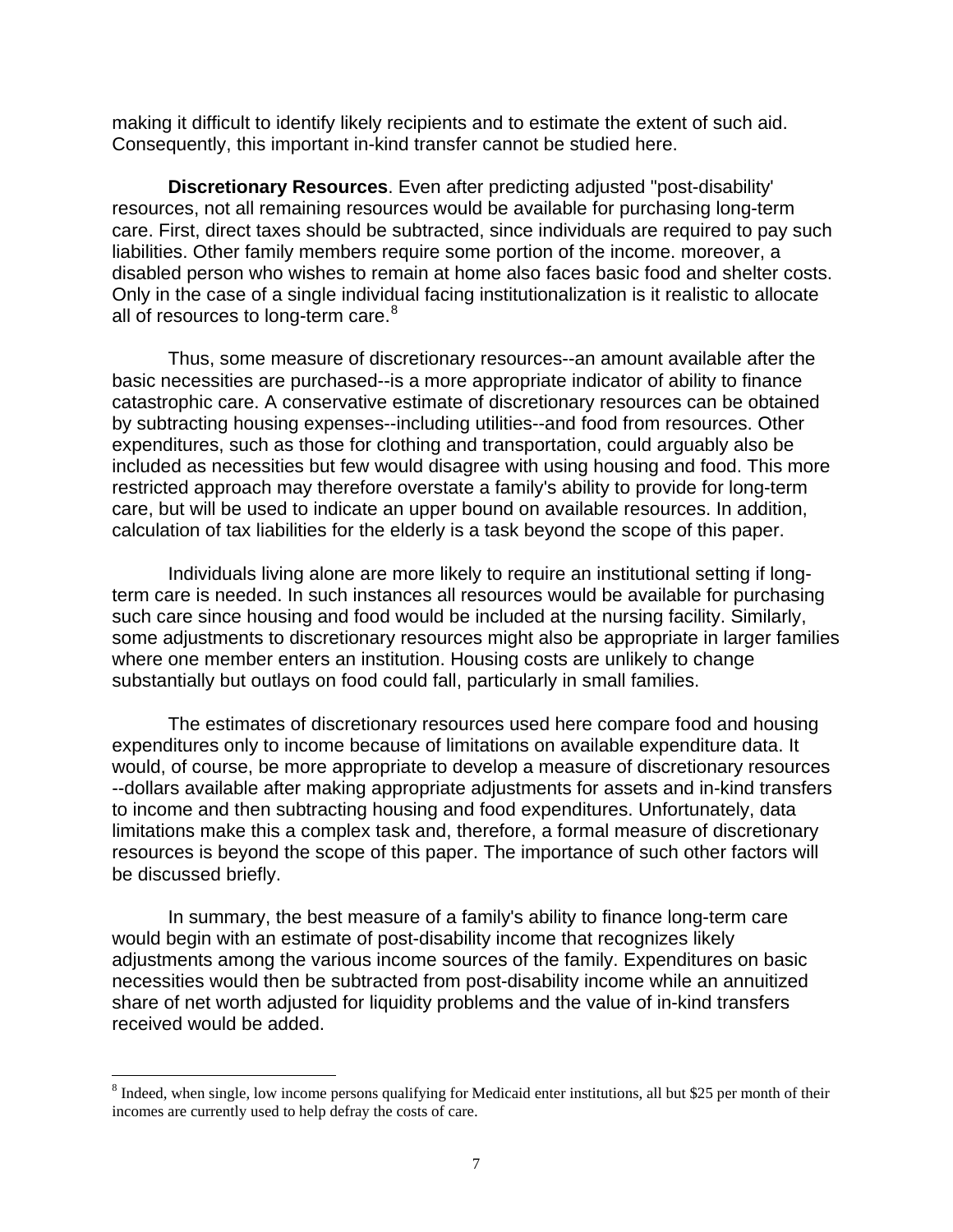## **EMPIRICAL RESULTS FOR THE ELDERLY**

The results presented in this section represent a first step in evaluating the ability of a majority of the elderly to contribute to the costs of long-term health care. Inevitably, some of the procedures described in the preceeding section must be modified to reflect the limitations of available survey data. In addition, the results presented here focus on single-person households and households consisting only of husband and wife. Over four-fifths of the elderly reside in such households. The small minority of the aged living in more complex families are included in the next section on impaired individuals.

The empirical work in this section and the next is based on two national surveys: the Survey of Income and Education (SIE) and the Survey of Consumer Expenditures (SCE). The larger and more recent (1976) SIE serves as the basis for the income estimates. The SCE provides information about expenditures on housing, food and other consumer goods. These expenditures are converted into a percentage of income in order to calculate a discretionary income figure using the SIE. The limited size of the SCE requires that the elderly be divided into fewer subgroups for analysis than would be possible if only the SIE were used. Nonetheless, these two data sets together provide a rich array of information.

The SCE estimates presented are expressed in 1976 dollars to make them commensurate with the SIE data. Median income for persons 65 and over was used to deflate the SCE income categories. No attempt has been made, however, to age the data to 1982. To do so properly would require considerable effort and expense that cannot be justified by the quality of the results. Rather, it is more appropriate to consider how the situation of the elderly has changed since 1976.

Real incomes of the elderly have grown slightly although the growth of the Consumer Price Index has been at nearly the same rate as nominal income for those 65 and over. Although the elderly may, on average, be better off now than in 1976 in terms of income, those who are in poor health may not have fared so well. The rate of growth of the price of medical care has exceeded the rates for income and for other prices. Consequently, for the elderly with high out-of-pocket medical costs, expenses are likely to have outstripped ability to pay for such care. Coverage of services from public sources has declined somewhat since 1980, particularly under Medicaid.

#### **The Distribution of Income**

Table 1 presents some basic income statistics for the elderly disaggregated by family composition, age and income class and Table 2 shows the distribution of income by an even finer age breakdown. As discussed earlier, persons over 75 are likely to be more at risk in terms of facing chronic health problems. On average, they are concentrated in lower income categories than are their younger counterparts, with over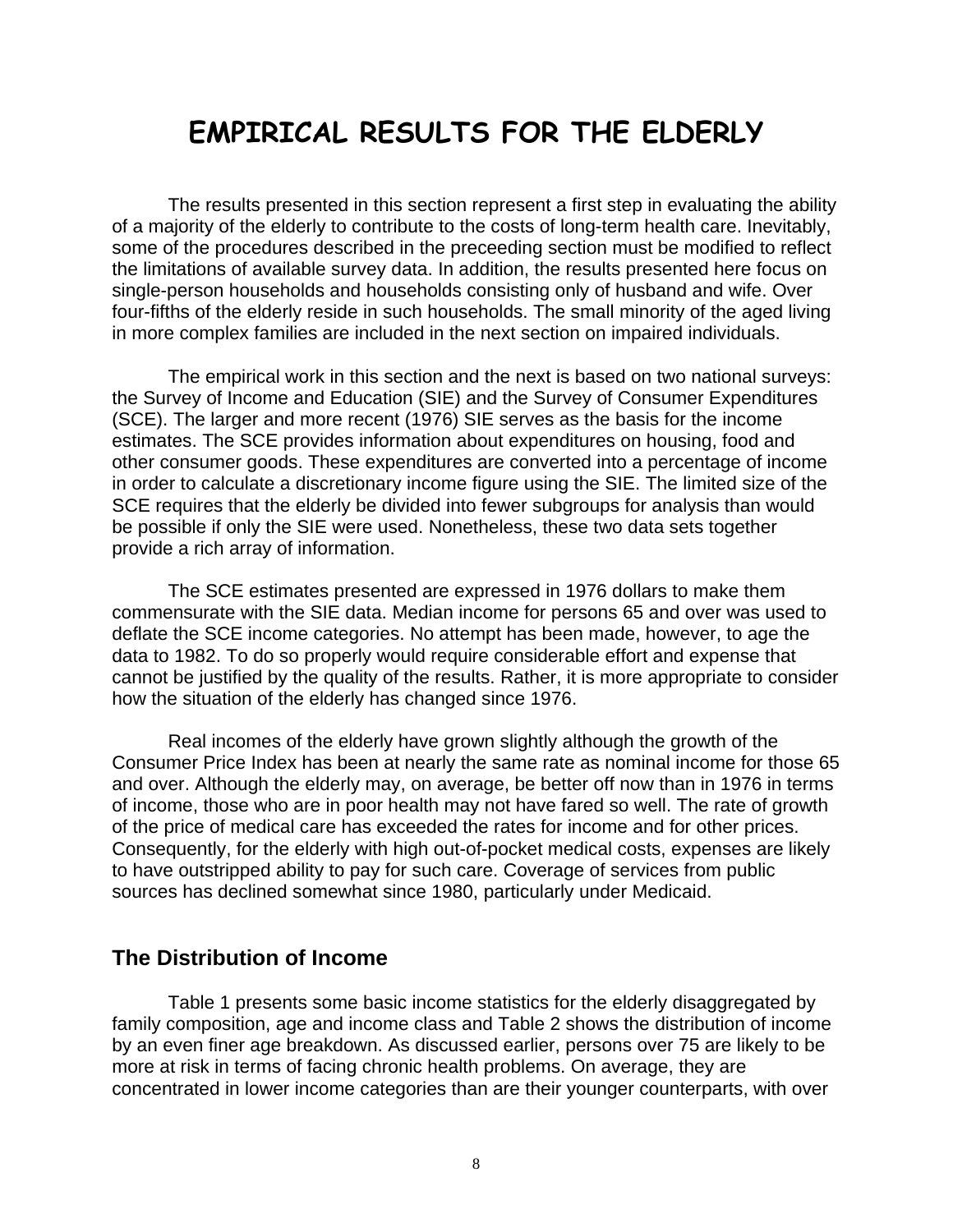three-fourths of all single-person households having income of less than \$5,000 per year. Couples over 75 are better off, but also face higher expenses.

| TABLE 1. Distribution of Income By Family Characteristics for Families with Head |                             |         |             |          |  |  |  |
|----------------------------------------------------------------------------------|-----------------------------|---------|-------------|----------|--|--|--|
| Aged 65 and Over                                                                 |                             |         |             |          |  |  |  |
| (1976 data)                                                                      |                             |         |             |          |  |  |  |
| <b>Family</b>                                                                    | Income Class (1976 dollars) |         |             |          |  |  |  |
| <b>Characteristics</b>                                                           | Up to<br>$$5,000 -$         |         | $$10,000 -$ | \$15,000 |  |  |  |
|                                                                                  | \$5,000                     | 10,000  | 15,000      | or above |  |  |  |
| <b>HEAD AGED 65-74</b>                                                           |                             |         |             |          |  |  |  |
| Single Person Household                                                          |                             |         |             |          |  |  |  |
| <b>Percent of Families</b>                                                       | 64.5                        | 25.8    | 5.8         | 3.9      |  |  |  |
| Mean Income                                                                      | \$2,959                     | \$6,901 | \$12,079    | \$23,338 |  |  |  |
| Mean Wages                                                                       | \$155                       | \$1,189 | \$2,758     | \$6,234  |  |  |  |
| Wage as % of Income                                                              | 5.3                         | 17.2    | 22.8        | 26.7     |  |  |  |
| Two Person Household                                                             |                             |         |             |          |  |  |  |
| <b>Percent of Families</b>                                                       | 18.8                        | 40.8    | 19.2        | 21.2     |  |  |  |
| Mean Income                                                                      | \$3,675                     | \$7,296 | \$12,334    | \$26,404 |  |  |  |
| Mean Wages                                                                       | \$207                       | \$949   | \$3,339     | \$9,395  |  |  |  |
| Wage as % of Income                                                              | 5.6                         | 13.0    | 27.1        | 35.6     |  |  |  |
| <b>HEAD AGED 75 OR ABOVE</b>                                                     |                             |         |             |          |  |  |  |
| Single Person Household                                                          |                             |         |             |          |  |  |  |
| <b>Percent of Famlies</b>                                                        | 76.5                        | 17.3    | 3.2         | 3.0      |  |  |  |
| Mean Income                                                                      | \$2,830                     | \$6,820 | \$12,025    | \$25,962 |  |  |  |
| Mean Wages                                                                       | \$34                        | \$263   | \$888       | \$3,333  |  |  |  |
| Wage as % of Income                                                              | 1.2                         | 3.9     | 7.4         | 12.8     |  |  |  |
| Two Person Household                                                             |                             |         |             |          |  |  |  |
| <b>Percent of Families</b>                                                       | 29.1                        | 44.3    | 13.5        | 13.1     |  |  |  |
| Mean Income                                                                      | \$3,652                     | \$7,000 | \$12,027    | \$27,560 |  |  |  |
| Mean Wages                                                                       | \$63                        | \$381   | \$1,047     | \$3,915  |  |  |  |
| Wage as % of Income                                                              | $\overline{1.7}$            | 5.4     | 8.7         | 14.2     |  |  |  |
| <b>SOURCE:</b> Survey of Income and Education.                                   |                             |         |             |          |  |  |  |

In every instance, the vast majority of income for the oldest families does not come from wages or salaries. Consequently, a deterioration in health status would not lower the financial resources as much as for those aged 65 through 74. Families with the greatest resources are, however, more susceptible to loss of earnings. More than one third of average incomes of couples aged 65 through 74 in the highest bracket comes from wages and salaries.

Persons living alone, who are more likely to require expensive institutional care if disabled, are concentrated in the lower income brackets. Less than 10 percent of the younger elderly individuals and just over 6 percent of those over 75 have incomes in excess of \$10,000. From income alone, it appears that few of the elderly could privately finance either care at home or care in an institution.

As a first approximation of post-disability income, we could subtract earnings from total income. Since these are families with no more than two earners we would assume that the disabled person and the likely caregiver would leave the labor force if they have not already done so. Since many elderly do not participate in the labor force,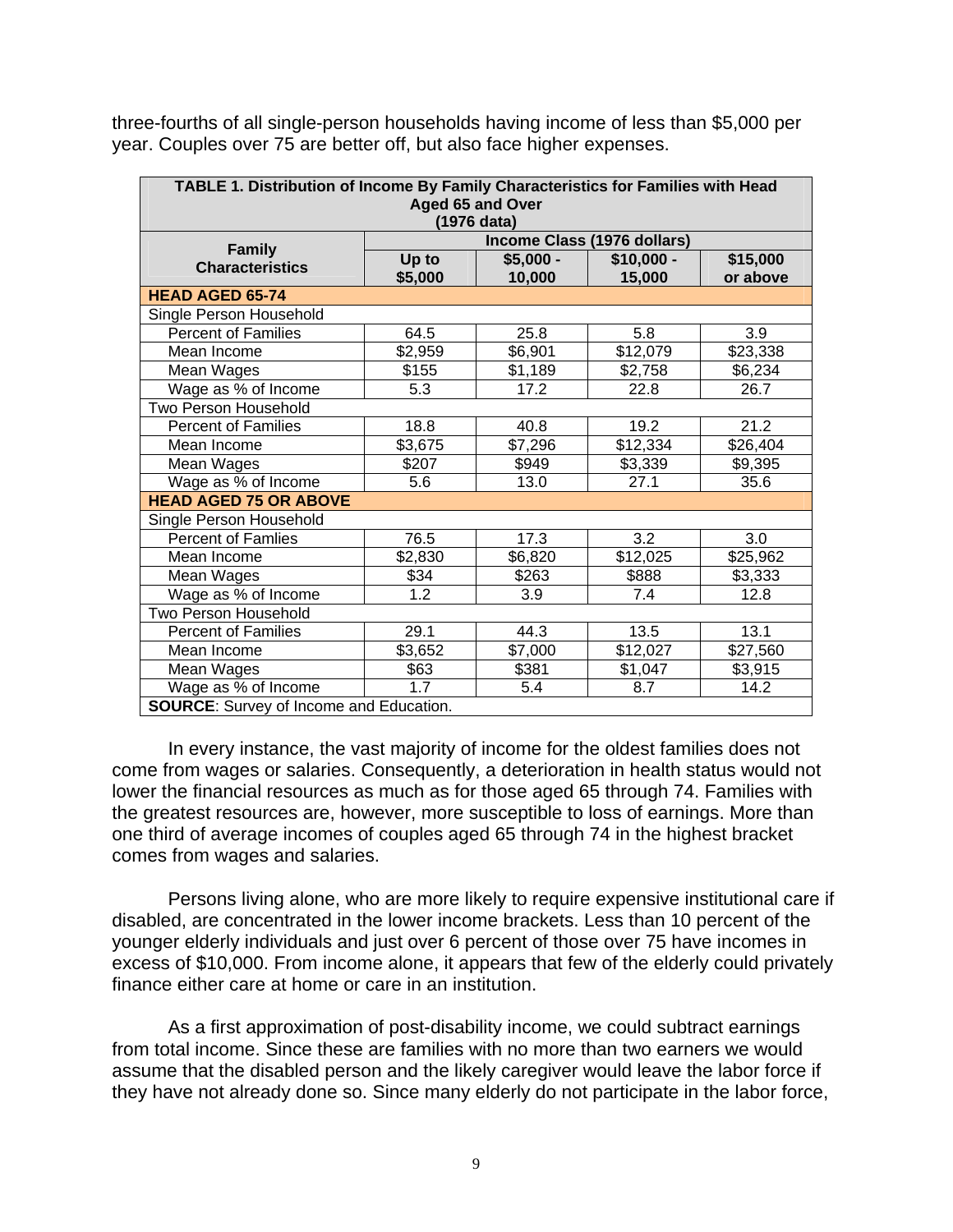it is somewhat deceptive to focus on the change in the mean income from this adjustment. Those who had no earnings will be unaffected, while those who had earnings will have income reductions much larger than the change in average income. Moreover, this adjustment would understate post-disability income for families with earners, since transfers would likely replace some of these lost earnings.

| TABLE 2. Distribution of Income for Elderly Couples and Individuals by Age of Head<br>(1976 Data) |        |        |             |        |                        |  |
|---------------------------------------------------------------------------------------------------|--------|--------|-------------|--------|------------------------|--|
|                                                                                                   |        |        | Age of Head |        |                        |  |
| <b>Income Level</b>                                                                               | 65-69  | 70-74  | 75-79       | 80-84  | 85 and<br><b>Above</b> |  |
| \$2,500 and less                                                                                  | 11.7%  | 12.3%  | 16.7%       | 22.1%  | 29.1%                  |  |
| $$2,501 - 5,000$                                                                                  | 24.4   | 32.5   | 37.1        | 39.5   | 41.0                   |  |
| $$5,001 - 10,000$                                                                                 | 33.3   | 34.5   | 29.6        | 27.1   | 20.3                   |  |
| $$10,000 - 15,000$                                                                                | 15.0   | 10.5   | 8.6         | 5.3    | 4.8                    |  |
| \$15,001 and above                                                                                | 15.5   | 10.3   | 8.0         | 5.9    | 4.7                    |  |
| Total                                                                                             | 100.0% | 100.0% | 100.0%      | 100.0% | 100.0%                 |  |
| <b>SOURCE:</b> Survey of Income and Education.                                                    |        |        |             |        |                        |  |

Alternatively, this analysis could focus only on nonearners among the elderly. Since those still in the labor force are generally in good health, they are unlikely to be in need of long-term care in the near future.<sup>[9](#page-15-0)</sup> This distinction is most important for those under 75 (as shown in Table 3) since few persons remain in the labor force after that age. These younger non-earners have lower levels of income on average than the earners and their distribution is more concentrated in the under \$10,000 income categories.

| TABLE 3. Distribution of Income for Elderly Couples and Individuals Without Earnings<br>By Age of Head<br>(1976 Data) |        |        |             |        |                        |  |
|-----------------------------------------------------------------------------------------------------------------------|--------|--------|-------------|--------|------------------------|--|
|                                                                                                                       |        |        | Age of Head |        |                        |  |
| <b>Income Level</b>                                                                                                   | 65-69  | 70-74  | 75-79       | 80-84  | 85 and<br><b>Above</b> |  |
| \$2,500 and less                                                                                                      | 18.5%  | 15.5%  | 19.5%       | 24.5%  | 31.1%                  |  |
| $$2,501 - 5,000$                                                                                                      | 33.2   | 38.3   | 41.2        | 41.3   | 41.9                   |  |
| $$5,001 - 10,000$                                                                                                     | 33.4   | 32.7   | 27.9        | 25.9   | 20.0                   |  |
| $$10,000 - 15,000$                                                                                                    | 9.3    | 8.2    | 7.1         | 4.4    | 3.8                    |  |
| \$15,001 and above                                                                                                    | 5.7    | 5.4    | 4.4         | 3.9    | 3.1                    |  |
| Total                                                                                                                 | 100.0% | 100.0% | 100.0%      | 100.0% | 100.0%                 |  |
| SOLIRCE: Survey of Income and Education                                                                               |        |        |             |        |                        |  |

**SOURCE**: Survey of Income and Education.

Where feasible this analysis will focus on nonearners. In order to keep the various cell sizes large, however, some of the aggregate data presented will be based on all the 65 and over age group rather than just nonearners.

<span id="page-15-0"></span><sup>&</sup>lt;sup>9</sup> Certainly, an illness such as a stroke or heart attack may result in a rather sudden change in health status among this age group.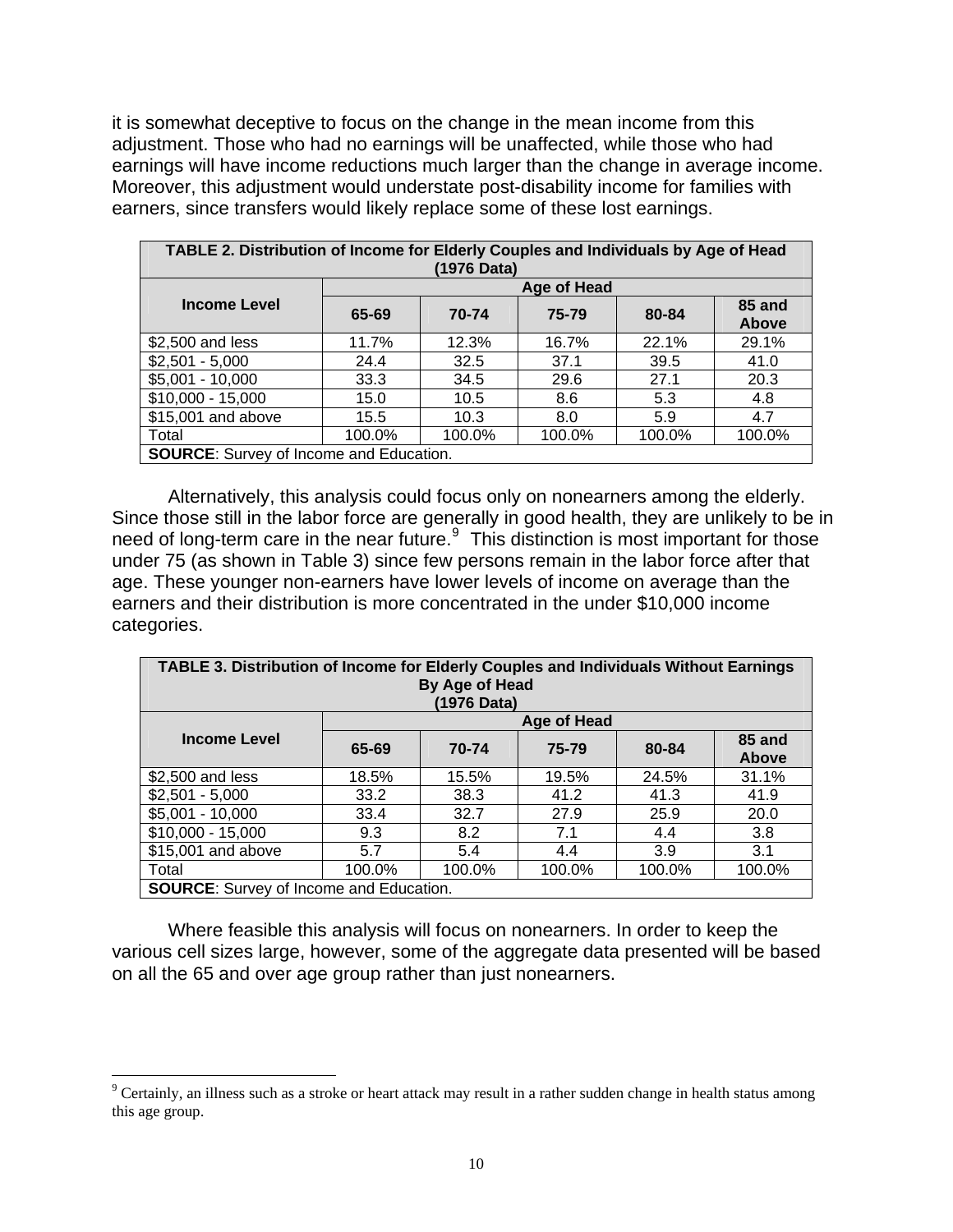## **Assets and Homeownership**

 $\overline{a}$ 

Most of the elderly own their homes. The percentage of homeowners tends to rise with income, with the exception of those in the highest income bracket (see Table 4). In addition, couples are much more likely to own a home than are individuals living alone. There are few major differences by age group.

| <b>TABLE 4. Percentage of Homeowners by Income and Family Characteristics</b><br>(1976 data) |                                                                                           |      |      |      |  |  |  |
|----------------------------------------------------------------------------------------------|-------------------------------------------------------------------------------------------|------|------|------|--|--|--|
| <b>Income Class</b>                                                                          |                                                                                           |      |      |      |  |  |  |
| <b>Family</b><br><b>Characteristics</b>                                                      | $$10,000 -$<br>\$15,000<br>$$5,000 -$<br>Up to<br>\$5,000<br>or above<br>10,000<br>15,000 |      |      |      |  |  |  |
| <b>HEAD AGED 65-74</b>                                                                       |                                                                                           |      |      |      |  |  |  |
| Single Person Household                                                                      | 54.8                                                                                      | 64.0 | 70.1 | 63.1 |  |  |  |
| Two Person Household                                                                         | 76.5                                                                                      | 83.7 | 85.2 | 85.2 |  |  |  |
| <b>HEAD AGED 75 OR ABOVE</b>                                                                 |                                                                                           |      |      |      |  |  |  |
| Single Person Household                                                                      | 56.7                                                                                      | 63.8 | 60.7 | 73.1 |  |  |  |
| Two Person Household                                                                         | 76.6<br>83.9<br>80.7<br>80.0                                                              |      |      |      |  |  |  |
| <b>SOURCE:</b> Survey of Income and Education.                                               |                                                                                           |      |      |      |  |  |  |

The finding of such a large proportion of ownership is important since homeownership helps to ensure lower housing costs for the elderly. Moreover, twoperson families are more likely to try to support one disabled member in the home. The high proportion of homeowners is likely to further enhance the family's desire to keep the disabled member out of an institution, and, in the future, wherever possible, results will be disaggregated by homeownership.

| TABLE 5. Average Interest and Dividend Income by Income and Family Characteristics<br>(1976 data) |                                                                                           |         |         |         |  |  |
|---------------------------------------------------------------------------------------------------|-------------------------------------------------------------------------------------------|---------|---------|---------|--|--|
| <b>Income Class</b>                                                                               |                                                                                           |         |         |         |  |  |
| <b>Family</b><br><b>Characteristics</b>                                                           | $$10,000 -$<br>\$15,000<br>$$5,000 -$<br>Up to<br>\$5,000<br>or above<br>10,000<br>15,000 |         |         |         |  |  |
| <b>HEAD AGED 65-74</b>                                                                            |                                                                                           |         |         |         |  |  |
| Single Person Household                                                                           | \$278                                                                                     | \$1,515 | \$3,636 | \$9,317 |  |  |
| Two Person Household                                                                              | 235                                                                                       | 866     | 1,907   | 6,783   |  |  |
| <b>HEAD AGED 75 OR ABOVE</b>                                                                      |                                                                                           |         |         |         |  |  |
| Single Person Household                                                                           | 317                                                                                       | 2,227   | 4,635   | 12,791  |  |  |
| Two Person Household                                                                              | 255                                                                                       | 1,043   | 3,286   | 10,094  |  |  |
| <b>SOURCE:</b> Survey of Income and Education.                                                    |                                                                                           |         |         |         |  |  |

Dividend and interest income is presented in Table 5. The amounts are indicative of asset holdings.[10](#page-16-0) The averages rise dramatically across income class, becoming a substantial share of the income of those in the upper brackets. Single-person households and families headed by someone over 75 have the highest average property income in each income class. For these people, Social Security, pensions and earnings are all less, on average than for younger couples. Consequently, such

<span id="page-16-0"></span> $10$  This income source is used below to estimate net worth and convert it into an annuity. Such an adjustment will understate net worth by failing to capture assets that do not yield an income flow. In general these are the less liquid assets.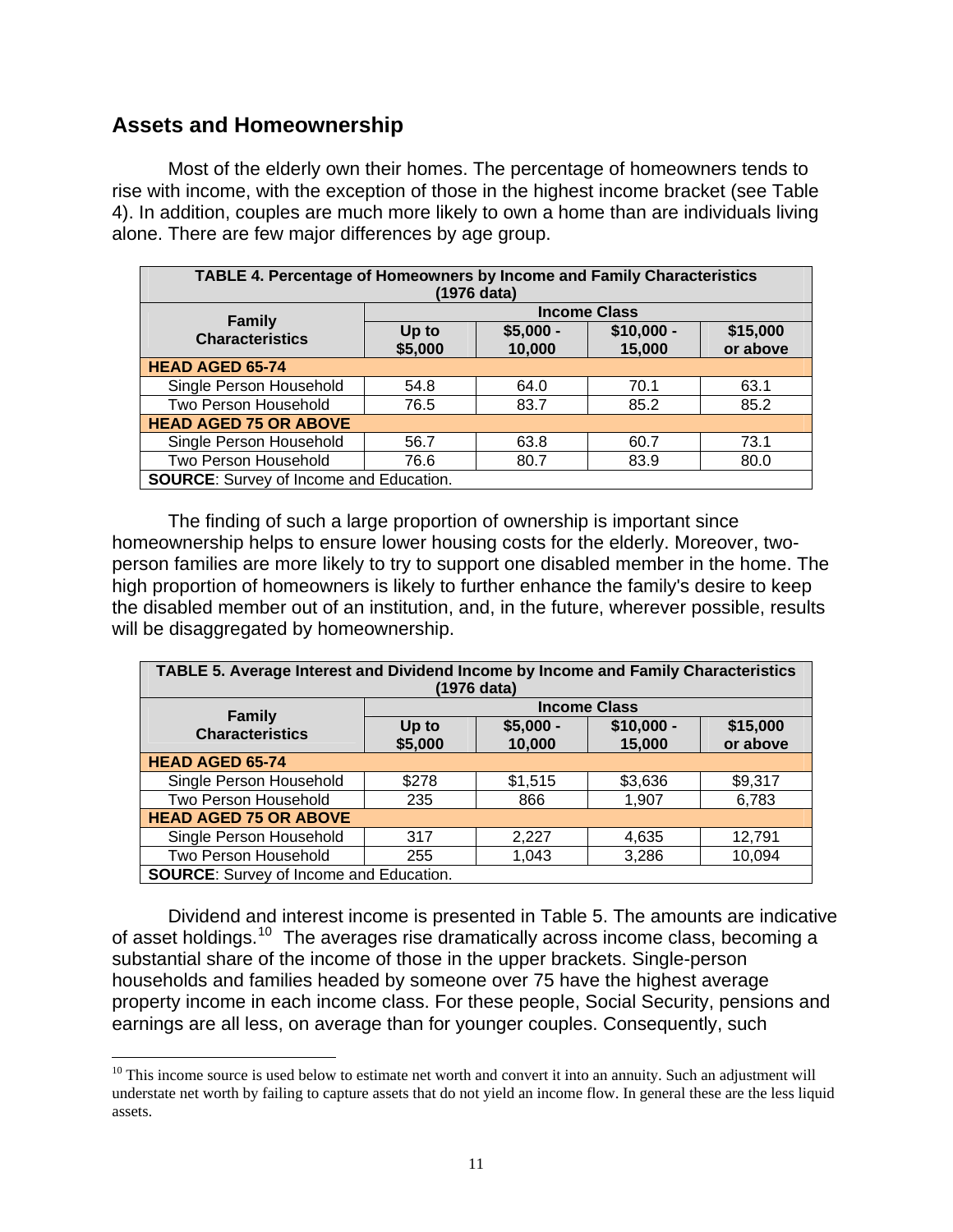individuals must primarily rely on past savings to place them in the higher income brackets. The "old" elderly with incomes above \$10,000 thus have substantive assets on which to draw. Any calculation of the dissaving of assets based on life expectancy will also raise the well-being of the over 75 age group relative to those aged 65 to 74. Thus, a table incorporating the annuity value of these assets would show even greater disparity between age groups.

## **Alternative Resource Definitions**

Thus far the discussion has considered the potential importance of various sources of income. These can now be combined to consider their net impact on a measure of total resources. Four basic definitions are presented in Table 6 and Table 7 which focus on all one- and two-person elderly households:

- Income minus earnings;
- Income minus earnings plus the net benefit amount of food stamps;
- Income minus earnings plus the net benefit amount of food stamps and a partial 10 year annuity which omits the value of housing; and
- Income minus earnings plus the value of food stamps and a "full" 10-year annuity which includes housing in the calculation.

| TABLE 6. Mean Resources of Elderly by Age and Family Size Using Alternative |       |       |             |             |       |                       |
|-----------------------------------------------------------------------------|-------|-------|-------------|-------------|-------|-----------------------|
| <b>Definitions of Resources</b>                                             |       |       |             |             |       |                       |
|                                                                             |       |       | (1976 Data) |             |       |                       |
|                                                                             |       |       |             | Age of Head |       |                       |
| <b>Resource Definition</b>                                                  | 65-69 | 70-74 | 75-79       | 80-84       | $85+$ | All<br><b>Elderly</b> |
| <b>ELDERLY PERSONS LIVING ALONE</b>                                         |       |       |             |             |       |                       |
| Income Minus Earnings                                                       | 4052  | 4509  | 4277        | 3895        | 3950  | 4191                  |
| Income Minus Earnings<br>Plus Food Stamps                                   | 4072  | 4523  | 4292        | 3909        | 3969  | 4207                  |
| Income Minus Earnings<br>Plus Food Stamps and<br>Partial 10 year Annuity*   | 4959  | 5620  | 5309        | 4791        | 5159  | 5204                  |
| Income Minus Earnings<br>Plus Food Stamps and<br>Full 10 year Annuity*      | 6324  | 6993  | 6594        | 6001        | 6272  | 6508                  |
| <b>ELDERLY COUPLES</b>                                                      |       |       |             |             |       |                       |
| Income Minus Earnings                                                       | 7075  | 8051  | 7831        | 8028        | 6671  | 7438                  |
| Income Minus Earnings<br>Plus Food Stamps                                   | 7090  | 8065  | 7846        | 8042        | 6681  | 7452                  |
| Income Minus Earnings<br>Plus Food Stamps and<br>Partial 10 Year Annuity*   | 8855  | 10117 | 9743        | 10377       | 8245  | 9323                  |
| Income Minus Earnings<br>Plus Food Stamps and<br>Full 10 year Annuity*      | 11676 | 12847 | 12230       | 12742       | 10438 | 11986                 |
| <b>SOURCE:</b> Survey of Income and Education.                              |       |       |             |             |       |                       |

\* Partial annuity excludes the value of the home. Full annuity includes net worth of home in calculations.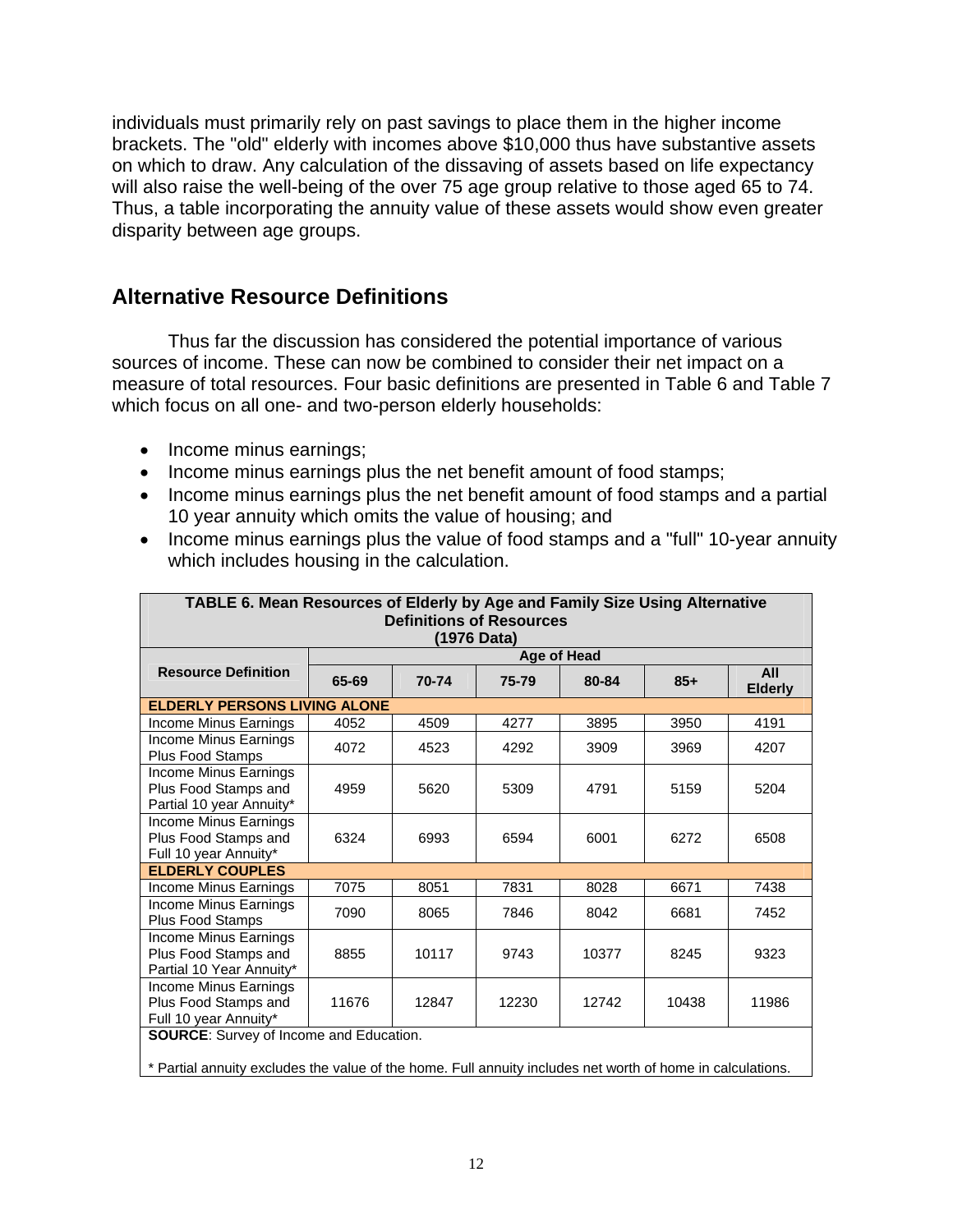| PLL I Iniqui Roovu voo vi Rommonung Lidvity by Ago und Funniy vizo vonig<br><b>Alternative Definitions of Resources</b><br>(1976 Data) |                                     |        |                    |        |        |  |  |
|----------------------------------------------------------------------------------------------------------------------------------------|-------------------------------------|--------|--------------------|--------|--------|--|--|
| <b>Resource Definition</b>                                                                                                             |                                     |        | <b>Age of Head</b> |        |        |  |  |
|                                                                                                                                        | 65-69                               | 70-74  | 75-79              | 80-84  | $85+$  |  |  |
|                                                                                                                                        | <b>ELDERLY PERSONS LIVING ALONE</b> |        |                    |        |        |  |  |
| Income                                                                                                                                 | 4,468                               | 4,583  | 4,226              | 3,839  | 3,803  |  |  |
| Income Plus Food Stamps<br>and Partial 10 year Annuity*                                                                                | 5,409                               | 5,666  | 5,181              | 4,672  | 4,888  |  |  |
| Income Plus Food Stamps<br>and Full 10 year Annuity*                                                                                   | 6,716                               | 7,025  | 6,443              | 5,842  | 5,995  |  |  |
| Income Plus Food Stamps<br>and Full 5 year Annuity*                                                                                    | 8,951                               | 9,516  | 8,681              | 7,842  | 8,314  |  |  |
| <b>Income Plus Food Stamps</b><br>and Full Value of Assets                                                                             | 44,199                              | 45,003 | 41,504             | 39,724 | 42,689 |  |  |
| <b>ELDERLY COUPLES</b>                                                                                                                 |                                     |        |                    |        |        |  |  |
| Income                                                                                                                                 | 8,612                               | 8,657  | 7,938              | 7,905  | 6,416  |  |  |
| <b>Income Plus Food Stamps</b><br>and Partial 10 year Annuity*                                                                         | 10,317                              | 10,756 | 9,742              | 10,093 | 7,723  |  |  |
| Income Plus Food Stamps<br>and Full 10 year Annuity*                                                                                   | 12,930                              | 13,442 | 12,114             | 12,388 | 9,939  |  |  |
| Income Plus Food Stamps<br>and Full 5 year Annuity*                                                                                    | 17,183                              | 18,328 | 16,352             | 17,141 | 13,351 |  |  |
| <b>Income Plus Food Stamps</b><br>and Full Value of Assets                                                                             | 56,694                              | 67,749 | 58,098             | 58,808 | 48,085 |  |  |
| SOLIRCE: Survey of Income and Education                                                                                                |                                     |        |                    |        |        |  |  |

**TABLE 7. Mean Resources of Nonworking Elderly by Age and Family Size Using** 

or Income and Education.

\* Partial annuity excludes the value of the home. Full annuity includes net worth of home in calculations.

For all elderly, the addition of food stamps makes little difference to mean resources. Rather, the important increase arises from the annuity. The third definition is higher by about 25 percent for both singles and couples. When the net worth of the home is included in the annuity, resources rise by 55 percent for singles and 61 percent for couples over the income minus earnings definition.

The annuity figures would be even higher if 5 year annuities are calculated (not shown in tables). For example, using the third definition with a five year annuity would raise resources to \$6,670 and \$12,078 for singles and couples, respectively. The figures, when the value of an owned home is included, rise to \$8,845 and \$16,539. The longer 10 year period is used in the remaining tables as a more reasonable estimate of the contribution of assets to financing long-term care. This is particularly important if the value of the home is included in the measure.

Table 6 disaggregates average resources by age. Singles and couples in the age 65 through 69 range have lower resources than some of their older counterparts because earnings have been subtracted. These younger families will consequently have lower income from retirement programs, for example, because they are still in the labor force. In general, resources of the elderly decline with age. The 85 and older singles are an exception, although the sample size for this group is quite small.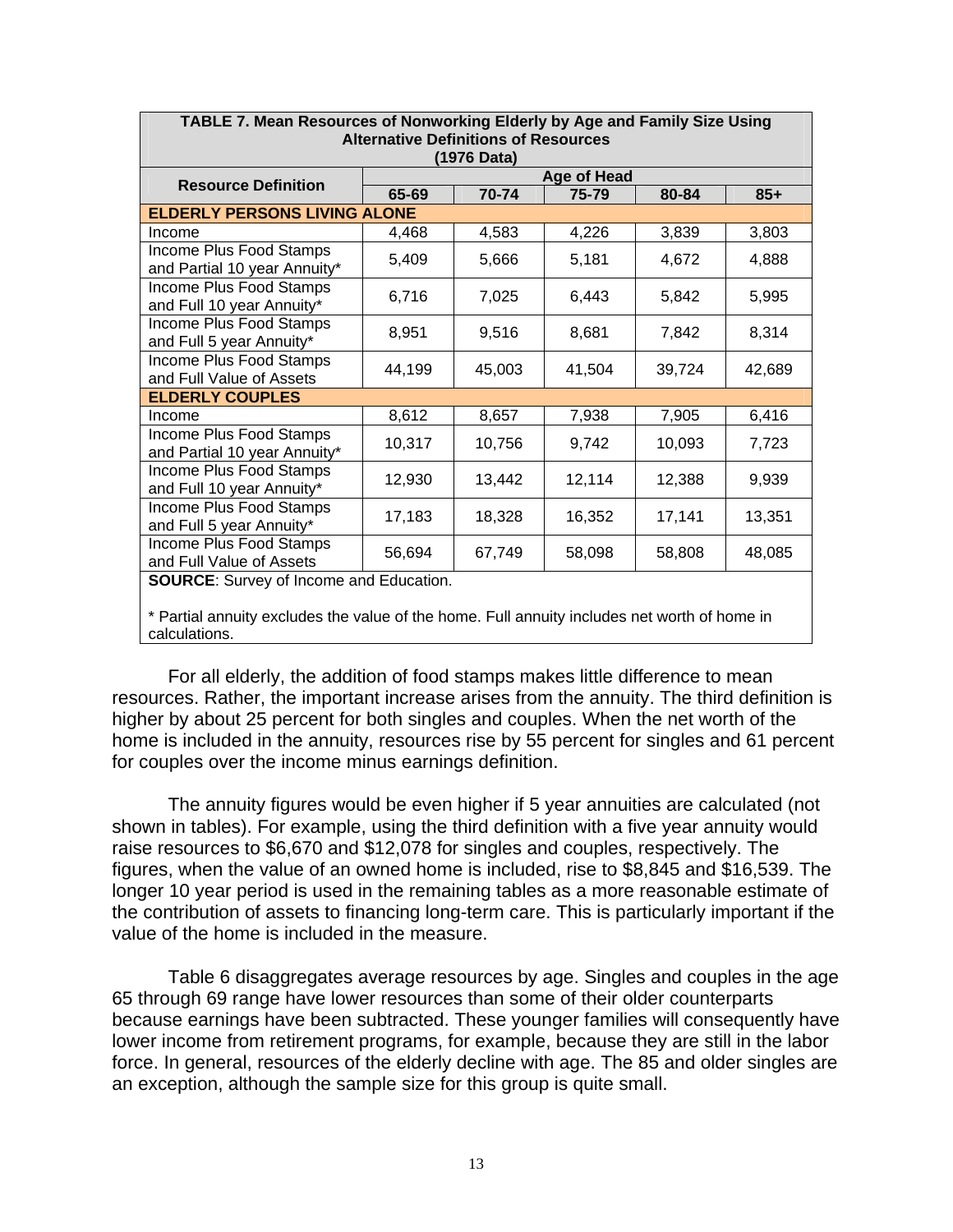If the sample is restricted to the nonworking elderly, the appropriate alternative measures also differ somewhat. An expanded set of alternative definitions of resources are shown in Table 7. These include:

- Income;
- Income plus food stamps and partial 10 year annuity;
- Income plus food stamps and full 10 year annuity;
- Income plus food stamps and full 5 year annuity; and
- Income plus food stamps and full value of assets.

| TABLE 8. Mean Resources of Nonworking Elderly by Family by Family Size and Selected |             |                             |              |                 |             |               |  |  |
|-------------------------------------------------------------------------------------|-------------|-----------------------------|--------------|-----------------|-------------|---------------|--|--|
| <b>Characteristics Using Alternative Definitions of Resources</b>                   |             |                             |              |                 |             |               |  |  |
|                                                                                     | (1976 Data) |                             |              |                 |             |               |  |  |
| <b>Resource</b>                                                                     |             | <b>Homeownership Status</b> |              | Race            |             | <b>Sex</b>    |  |  |
| <b>Definition</b>                                                                   | Own         | Rent                        | <b>White</b> | <b>Other</b>    | <b>Male</b> | <b>Female</b> |  |  |
| <b>ELDERLY PERSONS LIVING ALONE</b>                                                 |             |                             |              |                 |             |               |  |  |
| Income                                                                              | \$4,543     | \$3,976                     | \$4,403      | $\sqrt{$2,740}$ | \$4,863     | \$4,134       |  |  |
| Income Plus<br>Food Stamps<br>and Partial 10<br>year Annuity*                       | 5,774       | 4,630                       | 5,542        | 3,015           | 5,761       | 5,128         |  |  |
| Income Plus<br><b>Food Stamps</b><br>and Full 10<br>year Annuity*                   | 7,975       | 4,630                       | 6,782        | 3,461           | 6,984       | 6,405         |  |  |
| Income Plus<br>Food Stamps<br>and Full 5 year<br>Annuity*                           | 11,268      | 5,548                       | 9,198        | 4,096           | 9,116       | 8,705         |  |  |
| <b>ELDERLY COUPLES</b>                                                              |             |                             |              |                 |             |               |  |  |
| Income                                                                              | 8,459       | 7,633                       | 8,430        | 5,127           | 8,261       | $---***$      |  |  |
| Income Plus<br>Food Stamps<br>and Partial 10<br>year Annuity*                       | 10,631      | 9,295                       | 10,407       | 5,387           | 10,150      |               |  |  |
| Income Plus<br>Food Stamps<br>and Full 10<br>year Annuity*                          | 13,546      | 9,295                       | 13,007       | 6,377           | 12,667      |               |  |  |
| Income Plus<br>Food Stamps<br>and Full 5 year<br>Annuity*                           | 18,537      | 13,142                      | 17,658       | 7,350           | 17,130      |               |  |  |

**SOURCE**: Survey of Income and Education.

\* Partial annuity excludes the value of the home. Full annuity includes net worth of home in calculations. \*\* The SIE automatically considers a male to be family head, if present.

Since these are nonearners, it is not necessary to subtract earnings for any of the resource measures. The two extra alternatives are included to demonstrate the importance of assets and the sensitivity of a measure of resources to the procedure for allocating assets. Using a five year annuity rather than a 10 year annuity raises the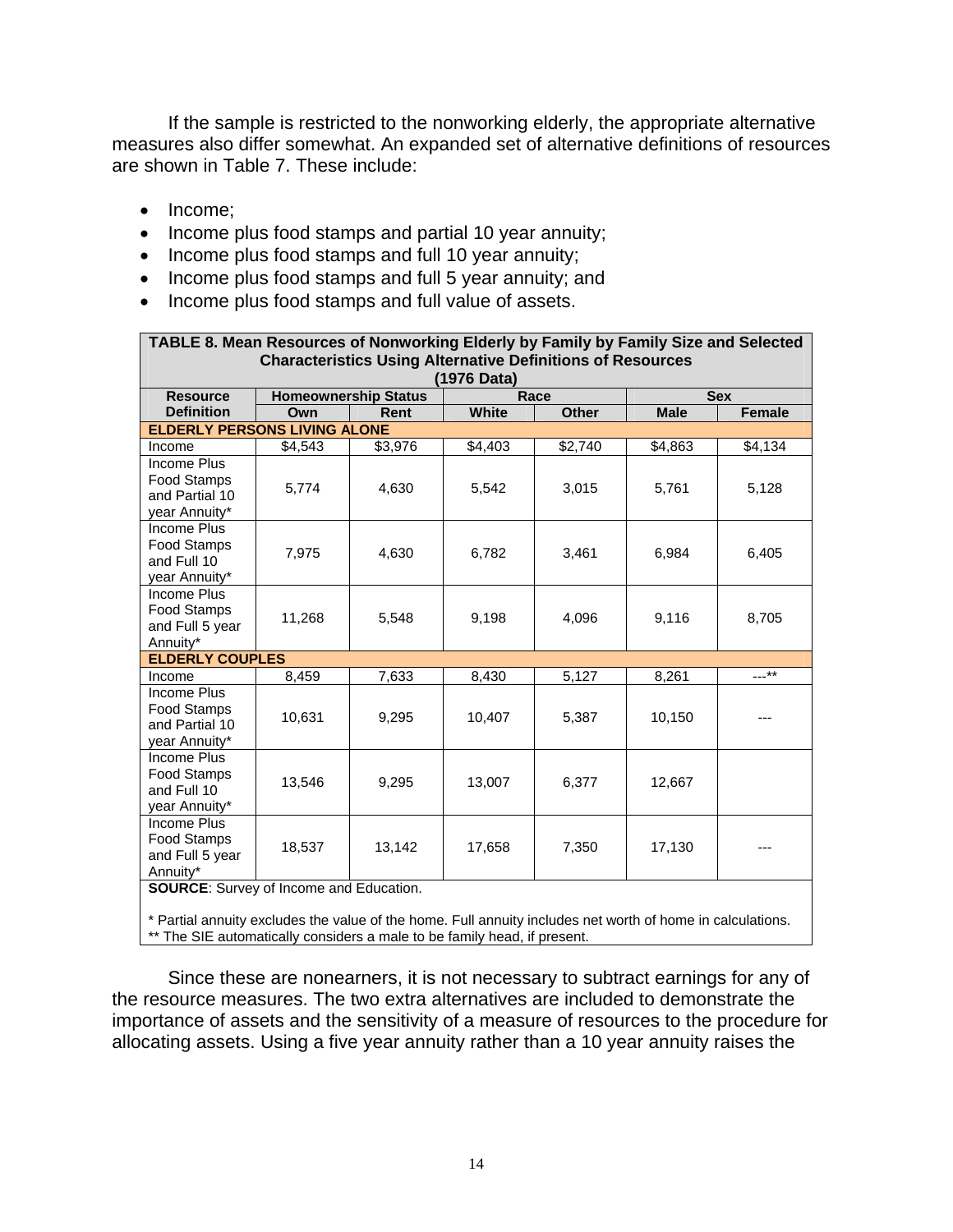average resource level by about one-third.<sup>[11](#page-20-0)</sup> If all assets were included--assuming that an individual should be liable for paying up to the full value of his or her assets from the beginning--the amounts are much higher, averaging over \$40,000 for single persons, for example. Again, as was the case with income, alone, results in Table 7 are similar to those in Table 6 for persons over 75 but quite different for younger elderly couples and individuals.

In Table 8, means of the first four of these measures are also shown by homeownership, sex and race. Homeowners are better off than renters, even if definitions three and four (which include the value of the home) are not considered (see Table 8). The mean resource levels of whites are nearly twice as high as those of other races. Women live alone more frequently than men and with a lower level of resources.

Mean resources, however, do not show the dispersion of resources across these groups. Table 9 and Table 10 present distributions of three of the definitions by age and family composition. Since the addition of food stamps makes little difference by itself, that distribution is not presented here. To avoid excessively small sample size within some of the cells, only two broad age categories are used.

|                                                   | TABLE 9. Distribution of Resources Among Nonworking Individuals Living Alone by Age |                                                                                                         |                                                                                                     |  |  |  |  |
|---------------------------------------------------|-------------------------------------------------------------------------------------|---------------------------------------------------------------------------------------------------------|-----------------------------------------------------------------------------------------------------|--|--|--|--|
| <b>Using Alternative Definitions of Resources</b> |                                                                                     |                                                                                                         |                                                                                                     |  |  |  |  |
| (1976 Data)                                       |                                                                                     |                                                                                                         |                                                                                                     |  |  |  |  |
| <b>Resource Level</b>                             | <b>Income</b>                                                                       | <b>Income Minus</b><br><b>Earnings Plus Food</b><br><b>Stamps and Partial</b><br><b>10 Year Annuity</b> | <b>Income Minus</b><br><b>Earnings Plus Food</b><br><b>Stamps and Full 5</b><br><b>Year Annuity</b> |  |  |  |  |
| <b>INDIVIDUALS AGED 65 THROUGH 74</b>             |                                                                                     |                                                                                                         |                                                                                                     |  |  |  |  |
| \$2,500 or less                                   | 27.6%                                                                               | 24.2%                                                                                                   | 16.8%                                                                                               |  |  |  |  |
| \$2,501 to \$5,000                                | 44.4                                                                                | 41.9                                                                                                    | 28.9                                                                                                |  |  |  |  |
| \$5,001 to \$10,000                               | 21.4                                                                                | 22.0                                                                                                    | 24.5                                                                                                |  |  |  |  |
| \$10,001 to \$15,000                              | 4.4                                                                                 | 7.0                                                                                                     | 12.9                                                                                                |  |  |  |  |
| \$15,000 and above                                | $2.2\phantom{0}$                                                                    | 4.9                                                                                                     | 16.9                                                                                                |  |  |  |  |
| Total                                             | 100.0                                                                               | 100.0                                                                                                   | 100.0                                                                                               |  |  |  |  |
| <b>INDIVIDUALS AGED 75 AND ABOVE</b>              |                                                                                     |                                                                                                         |                                                                                                     |  |  |  |  |
| \$2,500 or less                                   | 32.8%                                                                               | 28.9%                                                                                                   | 19.4%                                                                                               |  |  |  |  |
| \$2,501 to \$5,000                                | 47.2                                                                                | 44.4                                                                                                    | 30.6                                                                                                |  |  |  |  |
| \$5,001 to \$10,000                               | 15.7                                                                                | 17.8                                                                                                    | 25.6                                                                                                |  |  |  |  |
| \$10,001 to \$15,000                              | $2.5\,$                                                                             | 5.4                                                                                                     | 11.2                                                                                                |  |  |  |  |
| \$15,000 and above                                | 1.8                                                                                 | 3.6                                                                                                     | 13.2                                                                                                |  |  |  |  |
| Total                                             | 100.0                                                                               | 100.0                                                                                                   | 100.0                                                                                               |  |  |  |  |
| <b>SOURCE:</b> Survey of Income and Education.    |                                                                                     |                                                                                                         |                                                                                                     |  |  |  |  |

The addition of food stamp benefits and the annuities moves some families out of the two lower resource categories in all cases. The number of individuals living alone and having resources of more than \$15,000 triples. The annuitized value of the home not only adds substantially to average resources, it strongly affects the distribution of

<span id="page-20-0"></span> $<sup>11</sup>$  In addition, the interest rate assumption used to calculate the annuities affects the results. Figures in the text and</sup> tables assume an interest rate of 8 percent. If instead 4 percent were used, the means of the fourth definition would rise by about 15 percent.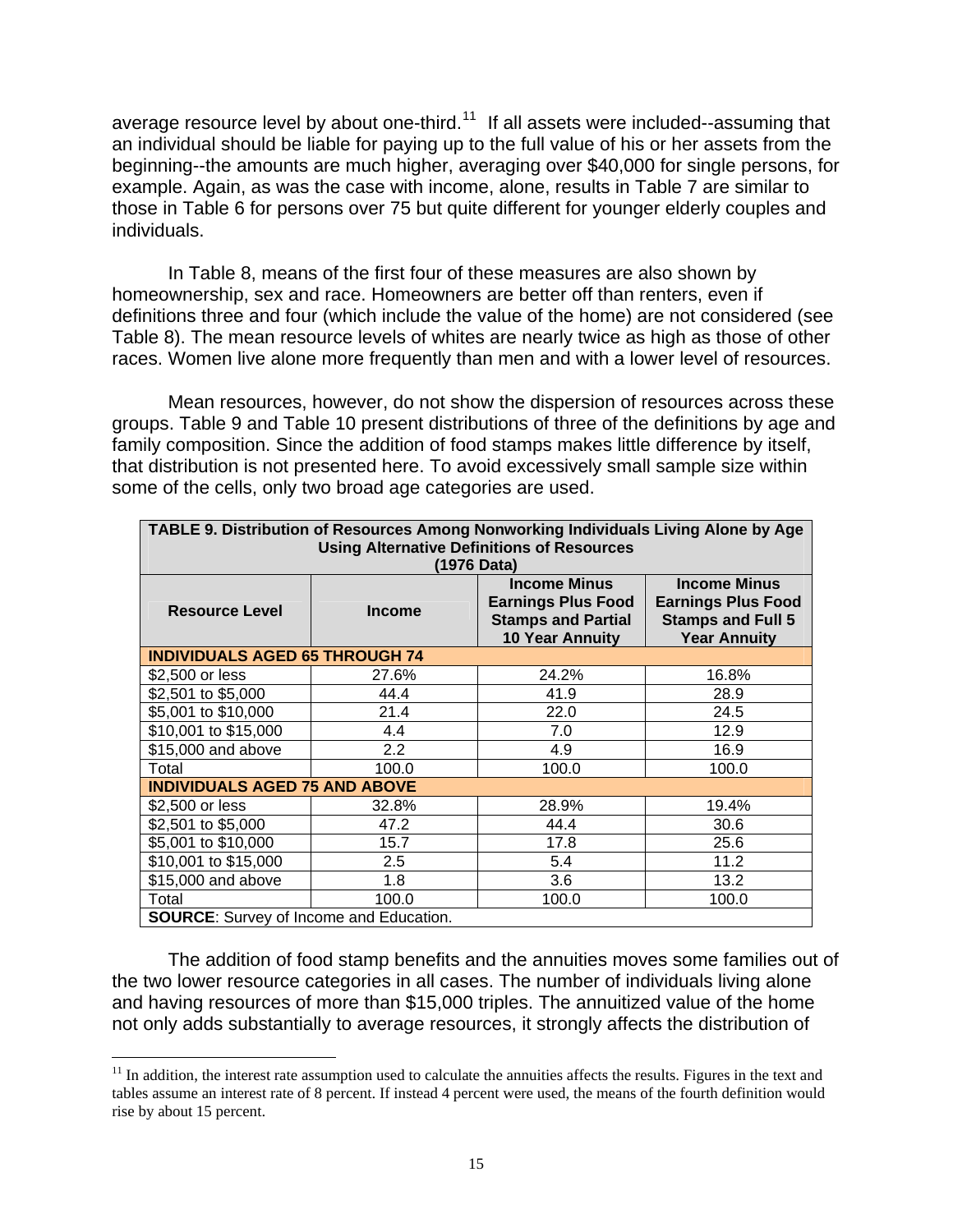resources at all levels. Even for those with few other resources, this asset remains important. For example, food stamps and the annuitized value of other assets have only a small impact on the lowest resource class for couples, while the addition of the annuity value of the home cuts the number in that group by half.

| TABLE 10. Distribution of Resources Among Nonworking Elderly Couples by Age Using |                                             |                           |                           |  |  |  |  |
|-----------------------------------------------------------------------------------|---------------------------------------------|---------------------------|---------------------------|--|--|--|--|
| <b>Alternative Definitions of Resources</b><br>(1976 Data)                        |                                             |                           |                           |  |  |  |  |
|                                                                                   |                                             | <b>Income Minus</b>       | <b>Income Minus</b>       |  |  |  |  |
|                                                                                   |                                             | <b>Earnings Plus Food</b> | <b>Earnings Plus Food</b> |  |  |  |  |
| <b>Resource Level</b>                                                             | <b>Income</b>                               | <b>Stamps and Partial</b> | <b>Stamps and Full 5</b>  |  |  |  |  |
|                                                                                   |                                             | <b>10 Year Annuity</b>    | <b>Year Annuity</b>       |  |  |  |  |
|                                                                                   | <b>COUPLES WITH HEAD AGED 65 THROUGH 74</b> |                           |                           |  |  |  |  |
| \$2,500 or less                                                                   | 2.6%                                        | 1.9%                      | 1.9%                      |  |  |  |  |
| \$2,501 to \$5,000                                                                | 24.7                                        | 22.3                      | 11.4                      |  |  |  |  |
| \$5,001 to \$10,000                                                               | 48.4                                        | 44.2                      | 24.0                      |  |  |  |  |
| \$10,001 to \$15,000                                                              | 14.4                                        | 15.9                      | 22.2                      |  |  |  |  |
| \$15,000 and above                                                                | 9.9                                         | 15.8                      | 41.2                      |  |  |  |  |
| Total                                                                             | 100.0                                       | 100.0                     | 100.0                     |  |  |  |  |
|                                                                                   | <b>COUPLES WITH HEAD AGED 75 AND ABOVE</b>  |                           |                           |  |  |  |  |
| \$2,500 or less                                                                   | 3.4                                         | 3.1                       | 1.7                       |  |  |  |  |
| \$2,501 to \$5,000                                                                | 29.8                                        | 26.3                      | 13.4                      |  |  |  |  |
| \$5,001 to \$10,000                                                               | 46.4                                        | 43.8                      | 27.6                      |  |  |  |  |
| \$10,001 to \$15,000                                                              | 12.0                                        | 12.6                      | 22.1                      |  |  |  |  |
| \$15,000 and above                                                                | 8.3                                         | 14.2                      | 35.1                      |  |  |  |  |
| Total                                                                             | 100.0                                       | 100.0                     | 100.0                     |  |  |  |  |
| <b>SOURCE:</b> Survey of Income and Education.                                    |                                             |                           |                           |  |  |  |  |

## **Discretionary Income**

 $\overline{a}$ 

After accounting for housing and food requirements, what share of income remains that could be devoted to financing long-term care? Table 11 presents results from the Survey of Consumer Expenditures. Food and total housing operations are treated as necessities and compared to income (including food stamps and other money receipts).<sup>[12](#page-21-0)</sup> The fractions given in the table indicate the proportion of income that can be designated as discretionary. They are calculated as one minus the share of income expended on necessities. Limitations with the expenditure survey preclude calculating a measure of discretionary resources based on the broader measure of resources.[13](#page-21-1)

<span id="page-21-0"></span> $12$  Since these data were gathered in 1973 and 1974, the income categories are adjusted to correspond to 1976 data from the SIE. The adjustment technique assumed that the proportion of income spent on food and housing remains constant across real income levels.

<span id="page-21-1"></span><sup>&</sup>lt;sup>13</sup> Ideally, discretionary resources would indicate the dollars of resources available after accounting for food and housing. Since such expenditures are likely to vary with asset levels and other in-kind transfers, the fractions correlated here with income would need to be revised. Such an effort is beyond the scope of this paper. Some adjustments to income were made here, however. The income figure used includes the value of food stamps and any additional cash resources not counted as income.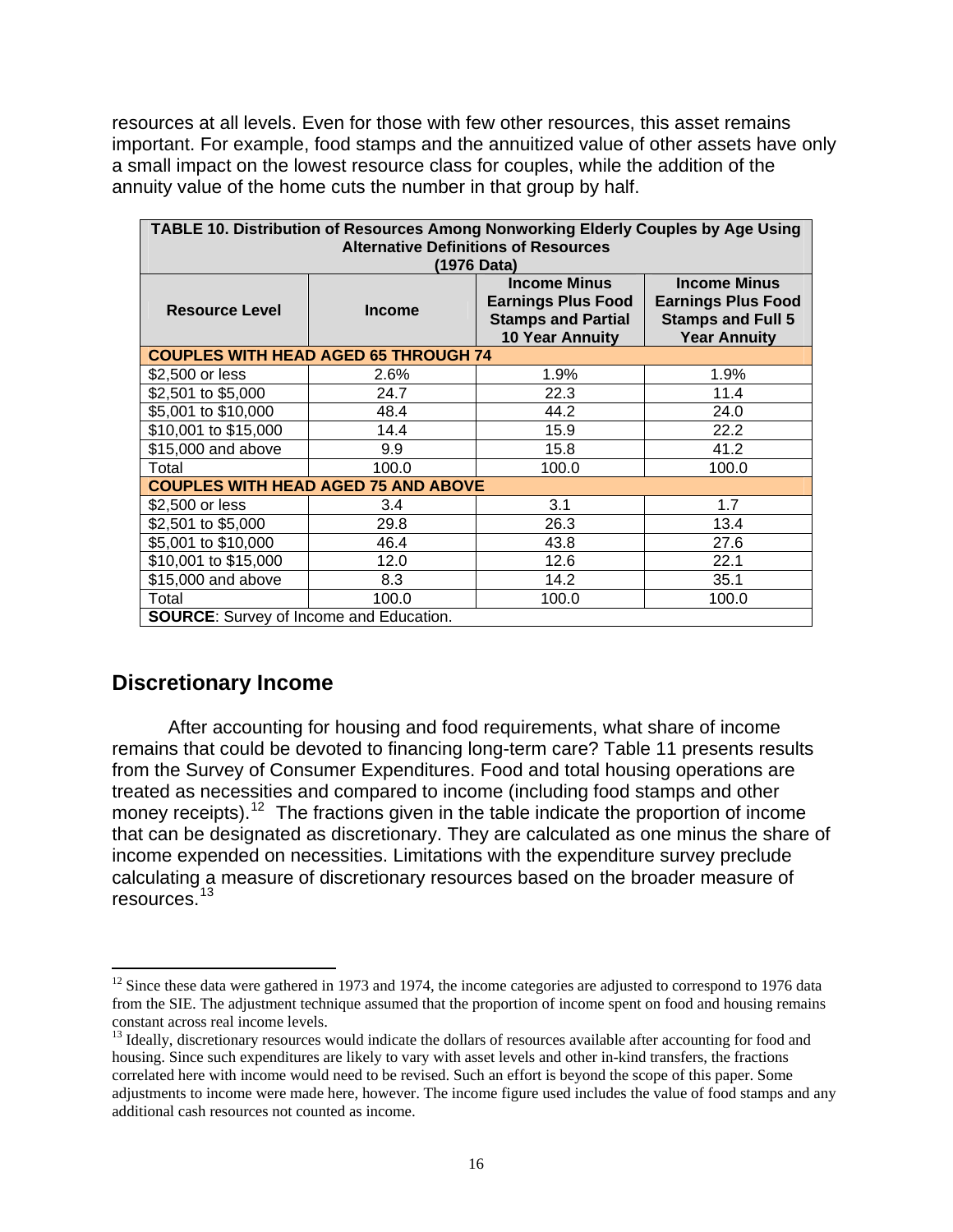| TABLE 11. Percentage of Income Available for Discretionary Purposes by Age<br>and Household Characteristics |         |             |                              |             |          |  |
|-------------------------------------------------------------------------------------------------------------|---------|-------------|------------------------------|-------------|----------|--|
|                                                                                                             |         | (1976 data) |                              |             |          |  |
|                                                                                                             |         |             |                              |             |          |  |
| <b>Family</b>                                                                                               |         |             | Income Class (1976 dollars)* |             |          |  |
| <b>Characteristics</b>                                                                                      | Up to   | $$2,500 -$  | $$5,000 -$                   | $$10,000 -$ | \$15,000 |  |
|                                                                                                             | \$2,500 | 5,000       | 10,000                       | 15,000      | or above |  |
| <b>HEAD AGED 65-74</b>                                                                                      |         |             |                              |             |          |  |
| Single Person Household                                                                                     | 1%      | 33%         | 52%                          | 69%         | 77%      |  |
| Two Person Household                                                                                        | 0       | 23          | 52                           | 64          | 75       |  |
| <b>HEAD AGED 75 OR ABOVE</b>                                                                                |         |             |                              |             |          |  |
| Single Person Household                                                                                     | 9       | 30          | 57                           | 68          | 83       |  |
| Two Person Household<br>77<br>55<br>32<br>0<br>68                                                           |         |             |                              |             |          |  |
| <b>SOURCE:</b> Survey of Income and Education.                                                              |         |             |                              |             |          |  |

\* Information is based on 1973 data but expressed in 1976 dollars. The inflator used is median income of persons 65 and over.

The proportion of income available is strikingly similar across type of household and age group. However, since average incomes vary by number of persons in the household and age of the head of the household, this does not imply that all families spend equal amounts on housing or food.

Families with incomes below \$2,500 report housing and food expenditures equal to or in excess of their incomes.<sup>[14](#page-22-0)</sup> Consequently, they would be unable to contribute to their cost of long-term health care. Again the exception could be the individual living alone whose entire non-wage income could be devoted to the cost of institutional care. The proportion of income available rises dramatically with income.

Thus, using a measure of post-disability discretionary income suggests that even some of the at-risk elderly can afford to contribute to their cost of care. Although the figures shown here are adjusted to income, similar findings would be expected when comparing the share of discretionary resources to the level of total resources controlled by a household.

## **Evaluating the Empirical Results**

 $\overline{a}$ 

As described thus far, a number of potential measures are available for indicating the ability of the elderly to finance long term care. The conceptual discussion concluded that the best measure would be income--after adjusting for the effects of a disabling event on sources of income--plus other resources such as assets and in-kind transfers. Finally, from this total, expenditures on necessities--particularly for the remaining family members--and direct taxes should be subtracted. Not all the tools are available for such a "first best" approach, however.

<span id="page-22-0"></span><sup>&</sup>lt;sup>14</sup> This could arise because these families are using up some of their assets--dissaving--or because they are underreporting income. Other researchers have also found that current expenditures exceed income for those with few resources.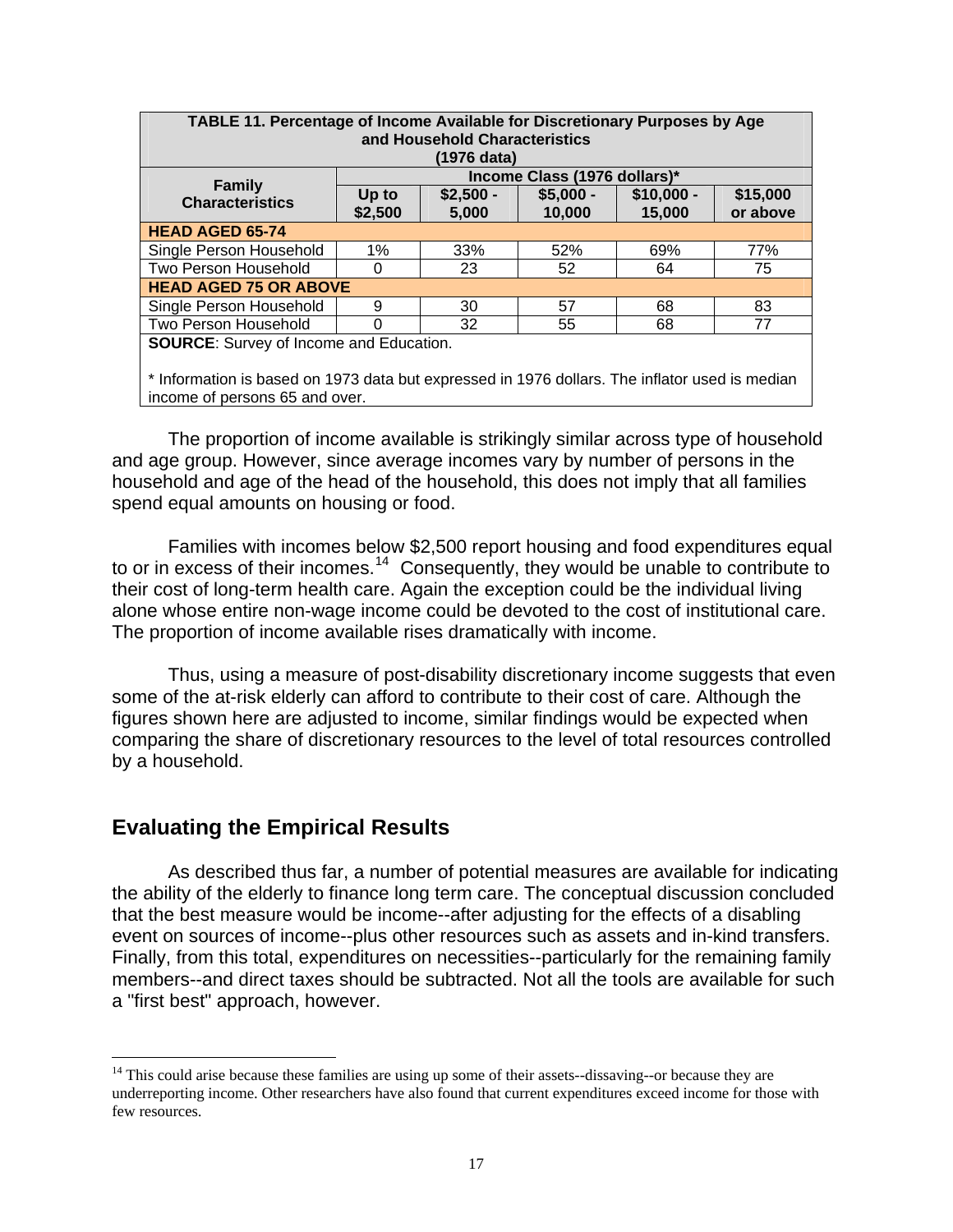Two measures might most closely approximate this goal. The first is based on nonearners. For single elderly individuals, we use income plus food stamps plus the full 10 year annuity (since these individuals are not likely to remain at home). If such individuals were institutionalized, no subtraction for necessities would have to be made. For elderly couples, two differences are necessary. First, only the partial annuity is added to income and food stamps since the nondisabled spouse would remain at home and, in some cases, the disabled individual might also be able to have home-based care. The other difference is the need to subtract the value of necessary expenditures.<sup>[15](#page-23-0)</sup>

The second alternative includes all elderly couples and individuals but is based on nonearned income (omitting wages and salaries). Again, the same distinctions are made between couples and individuals. These two alternatives are compared in Table 12 which displays means by age groups.

| TABLE 12. Mean Resources of Elderly by Age and Family Size for Two Combined<br>Definitions of Resources*<br>(1976 data)                                                 |         |         |  |  |  |  |
|-------------------------------------------------------------------------------------------------------------------------------------------------------------------------|---------|---------|--|--|--|--|
| <b>Alternative 2</b><br><b>Family</b><br><b>Alternative 1</b><br><b>Using Income Minus</b><br><b>Characteristics</b><br><b>Using Only Nonearners</b><br><b>Earnings</b> |         |         |  |  |  |  |
| <b>HEAD AGED 65-74</b>                                                                                                                                                  |         |         |  |  |  |  |
| Single Person Household                                                                                                                                                 | \$6,882 | \$6,649 |  |  |  |  |
| Two Person Household                                                                                                                                                    | 5,748   | 3,875   |  |  |  |  |
| <b>HEAD AGED 75 OR ABOVE</b>                                                                                                                                            |         |         |  |  |  |  |
| Single Person Household                                                                                                                                                 | 6,439   | 6,176   |  |  |  |  |
| Two Person Household<br>4,690<br>4.627                                                                                                                                  |         |         |  |  |  |  |
| <b>SOURCE:</b> Survey of Income and Education and Survey of Consumer Expenditures.                                                                                      |         |         |  |  |  |  |

\* These definitions use 10 year annuities. For the single person households the full annuity is used and no adjustments are made for necessary expenditures. For couples, the partial 10 year annuity is used and necessities are subtracted from the measure. See the test for additional details.

As also discussed earlier, however, the conversion of assets has a great impact on average measured ability to finance expenditures. Using a shorter 5 year annuity or even a one year exhaustion of all resources would change the outlook considerably. For example, the average-single elderly nonearner between the ages of 65 and 74 would have discretionary resources under the first alternative measure (described in this section) about one third higher if a five-year base were used.

The results shown in Table 12 show much higher resources for single elderly although in the earlier tables the resource levels of couples were always higher. This distinction is a result of allowances for the spouse to remain in the home and retain a share of the resources reflecting necessities.

<span id="page-23-0"></span><sup>&</sup>lt;sup>15</sup> This amount would reflect the average value of food and housing expenditures by age group. Again, subtracting taxes--which should occur for all individuals and couples--is not possible here.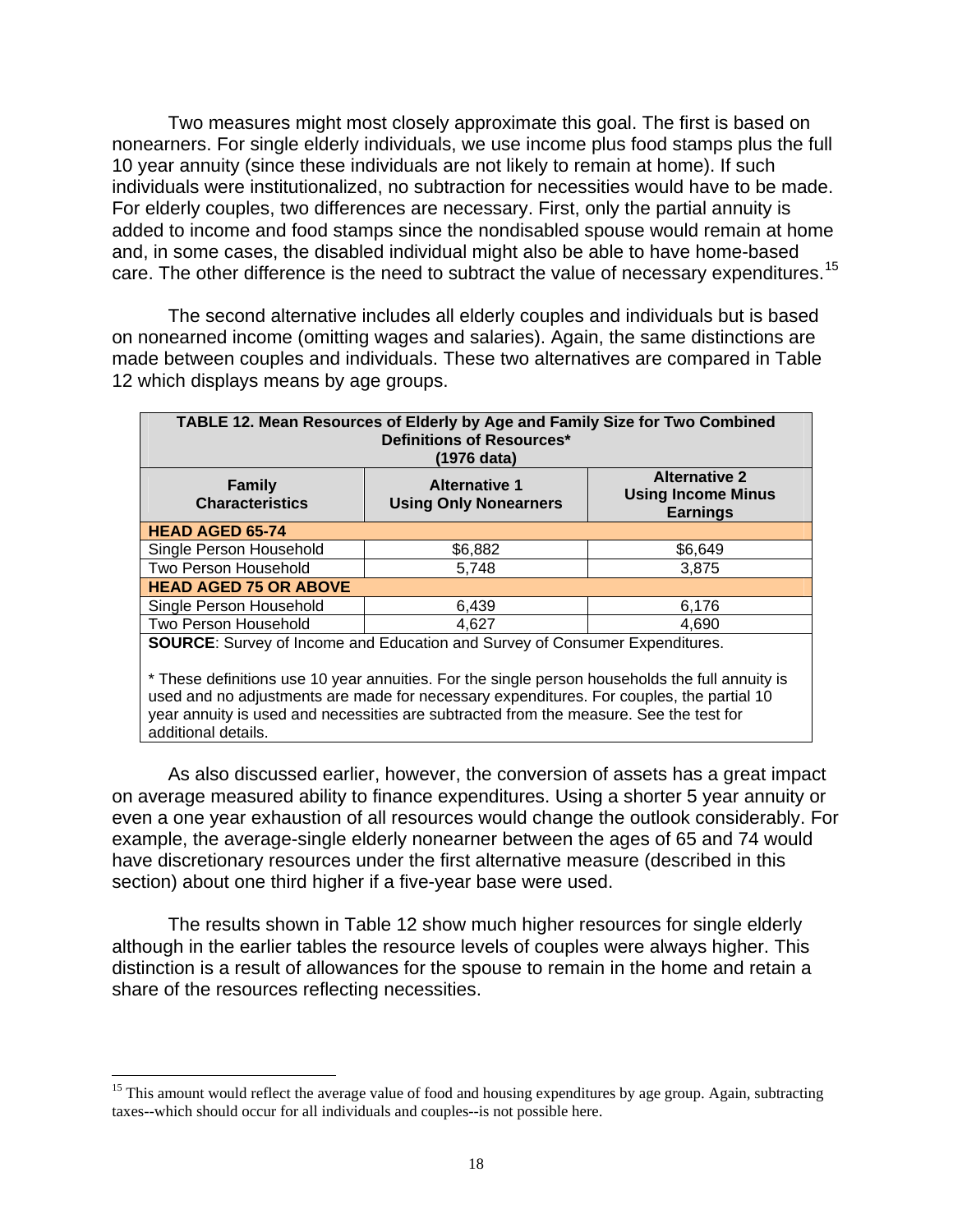The sensitivity of these results to such changes suggests that careful additional study is necessary--particularly with regard to the contribution of assets. Future data with better asset and consumption information could shed additional insight on this complicated area.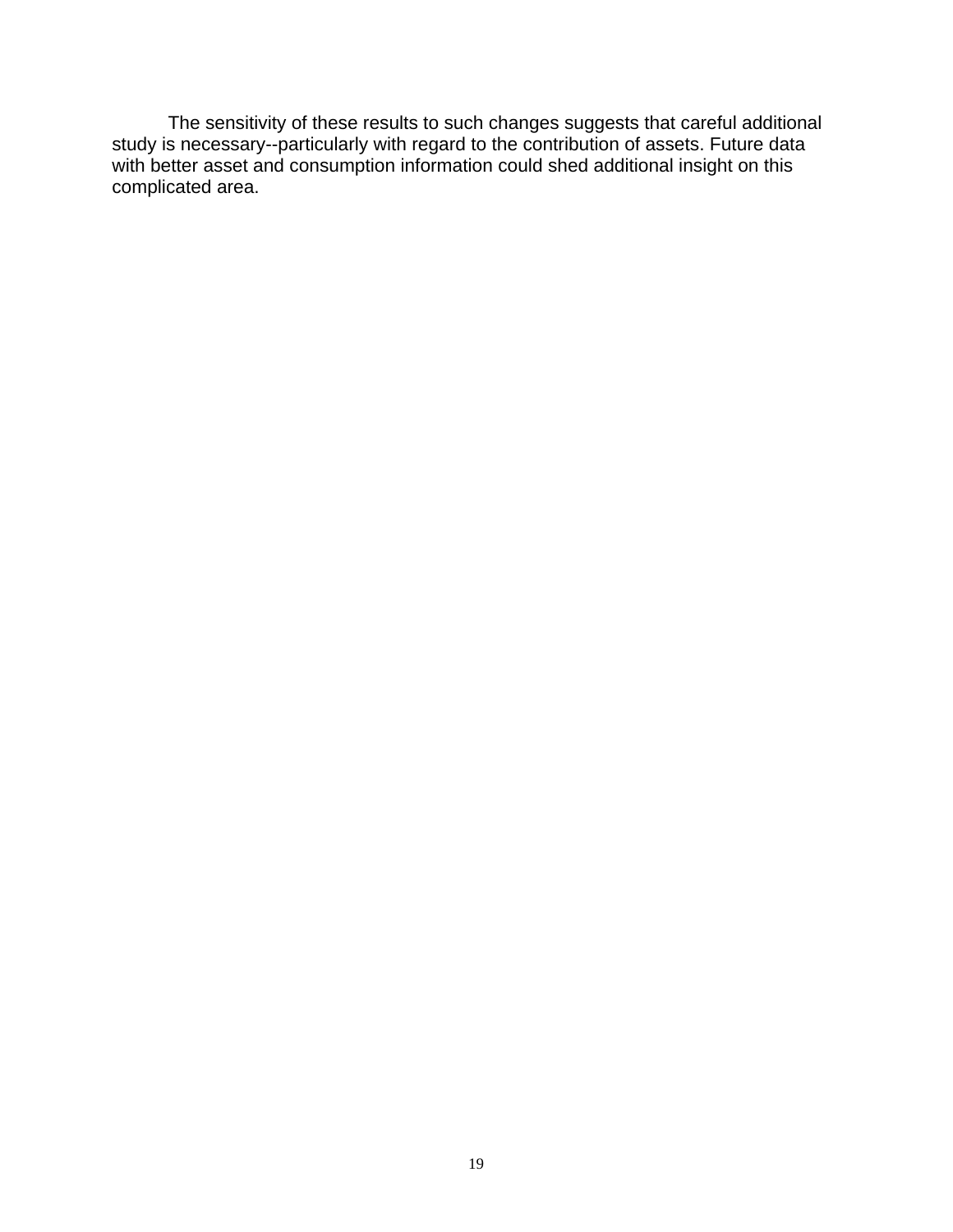# **EMPIRICAL RESULTS FOR IMPAIRED PERSONS**

Households that currently have members with some degree of impairment are at risk of needing to provide long term health care needs--indeed, in some cases families may already be providing such help. In this section of the paper, we focus on the definition of impairment, characteristics of families with impaired members, and alternative definitions of resources for this group. A discussion of ability to finance private care concludes this section. Since the logic is similar to that used for the elderly, the various components of the analysis are not disaggregated here.

## **Defining Impairment**

The definitions of impairment used in this analysis are based on two questions asked on the Survey of Income and Education:

- Does [the person] need help from others in looking after [his or her] personal needs, such as eating, dressing, undressing or personal hygiene?
- Does [the person] need help from others to go outdoors or to get around outside [his or her] home?

The broadest definition of impairment includes persons for whom either of the above questions would be answered yes. Alternatively, if the definition of impairment were based only on the first question, 64 percent of the persons included under the first definition would be considered impaired. Using the mobility question, 81 percent of those who answered either of the two would be included. Within the broadest definition, about 45 percent of impaired persons have both personal care and mobility problems.

| TABLE 13. Distribution of Relationship of Impaired Person to Family Head by<br><b>Definition of Impairment</b><br>(1977 Data)                                                                                                              |       |       |       |  |  |  |
|--------------------------------------------------------------------------------------------------------------------------------------------------------------------------------------------------------------------------------------------|-------|-------|-------|--|--|--|
| <b>Has Either Personal</b><br><b>Needs Help Eating,</b><br><b>Has Problems With</b><br><b>Relationship to</b><br><b>Care or Mobility</b><br><b>Dressing</b><br><b>Family Head</b><br><b>Mobility</b><br><b>Problems</b><br>(Personal Care) |       |       |       |  |  |  |
| Head                                                                                                                                                                                                                                       | 30.7% | 26.9% | 28.7% |  |  |  |
| Wife                                                                                                                                                                                                                                       | 16.3  | 19.3  | 18.2  |  |  |  |
| Child <sup>a</sup>                                                                                                                                                                                                                         | 17.7  | 10.8  | 13.8  |  |  |  |
| "Other" Relative <sup>b</sup>                                                                                                                                                                                                              | 22.1  | 21.5  | 20.0  |  |  |  |
| Primary Individual                                                                                                                                                                                                                         | 13.2  | 21.5  | 19.4  |  |  |  |
| <b>TOTAL</b>                                                                                                                                                                                                                               | 100.0 | 100.0 | 100.0 |  |  |  |

**SOURCE**: Survey of Income and Education.

a. "Child" refers to relationship to head and not to age.

b. "Other" relative means a relative other than wife or child of the family head. In most cases, this will be a parent of the head or spouse.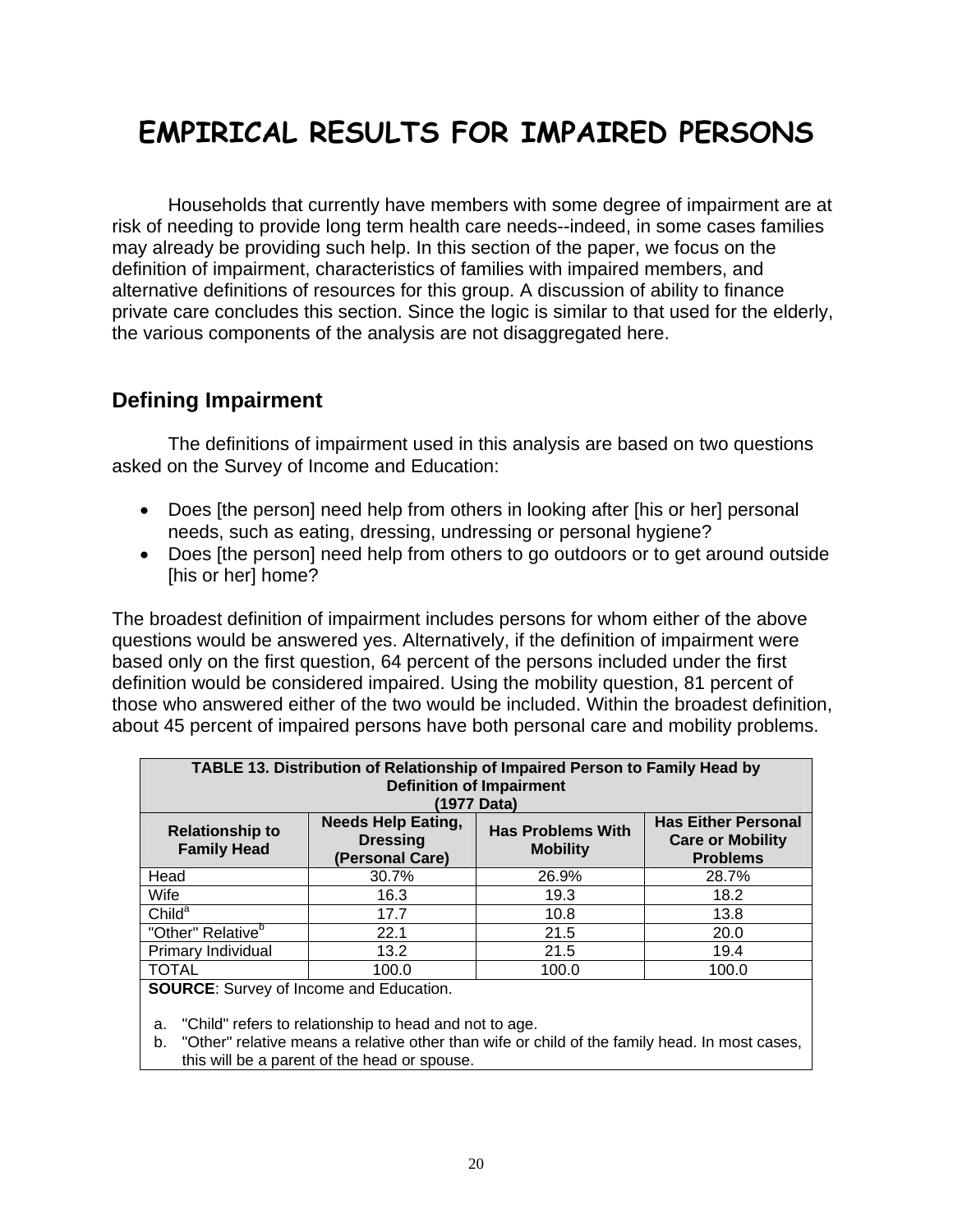Children of heads are more likely to have personal care than mobility problems. The opposite is true for primary individuals--persons who live alone. Table 13 shows the distribution of impaired persons by relationship to family head using three definitions of impaired. Interestingly, the largest group reporting impairments are family heads- although these persons are also the largest group in the population as well.

Unless otherwise noted, the definition of impairment used in this section is a person who has either mobility or personal care problems.

#### *Characteristics of Impaired Persons and Their Families*

Data from the Survey of Income and Education provide some insight into the socioeconomic characteristics of impaired persons. Just under 17 percent are nonwhite and 62 percent are women. More than two-thirds live in families with an owned home and 59 percent are in one or two person households.

As Table 14 indicates, few impaired persons are under age 45--and even fewer reside in households where the head is under 45. The percentage of impaired persons age 80 and older is over 22 percent--although persons 80.and above constitute a much smaller percentage of all households. As would be expected, heads of these families are, on average, younger than the impaired persons in the household. This implies that impaired persons are less likely to be children of the family head than spouses or other relatives, as was shown in Table 13.

| <b>TABLE 14. Relative Frequency of Age of Impaired Persons and Family Heads</b> |                               |                                   |  |  |  |  |  |  |
|---------------------------------------------------------------------------------|-------------------------------|-----------------------------------|--|--|--|--|--|--|
| (1977 Data)                                                                     |                               |                                   |  |  |  |  |  |  |
| <b>Age of Head of Family</b>                                                    |                               |                                   |  |  |  |  |  |  |
| <b>Age Group</b>                                                                | <b>Age of Impaired Person</b> | <b>Containing Impaired Person</b> |  |  |  |  |  |  |
| 18                                                                              | 6.8%                          | 0.1%                              |  |  |  |  |  |  |
| 18-44                                                                           | 13.5                          | 14.0                              |  |  |  |  |  |  |
| 45-64                                                                           | 26.0                          | 37.8                              |  |  |  |  |  |  |
| 65-69                                                                           | 10.3                          | 11.0                              |  |  |  |  |  |  |
| 70-74                                                                           | 9.5                           | 10.6                              |  |  |  |  |  |  |
| 75-79                                                                           | 11.8                          | 10.4                              |  |  |  |  |  |  |
| 80-84                                                                           | 11.3                          | 9.6                               |  |  |  |  |  |  |
| $85+$                                                                           | 10.9                          | 6.6                               |  |  |  |  |  |  |
| Total                                                                           | 100.0                         | 100.0                             |  |  |  |  |  |  |
| <b>SOURCE:</b> Survey of Income and Education.                                  |                               |                                   |  |  |  |  |  |  |

The relationship between age of impaired persons and their relationship to the family is shown in Table 15. If impaired, the head of the family is, in most cases, age 45 or over. Among the very old, the husband rather than the wife is likely to be impaired. Older women with impairments are more likely to be widowed and thus would be shown in this table as other relatives or as primary individuals--persons living alone. Impaired children living with parents are usually under 45. As such children age, they are likely to form households of their own or to be institutionalized and therefore outside our sample. Three-fourths of other relatives and primary individuals are 65 and older.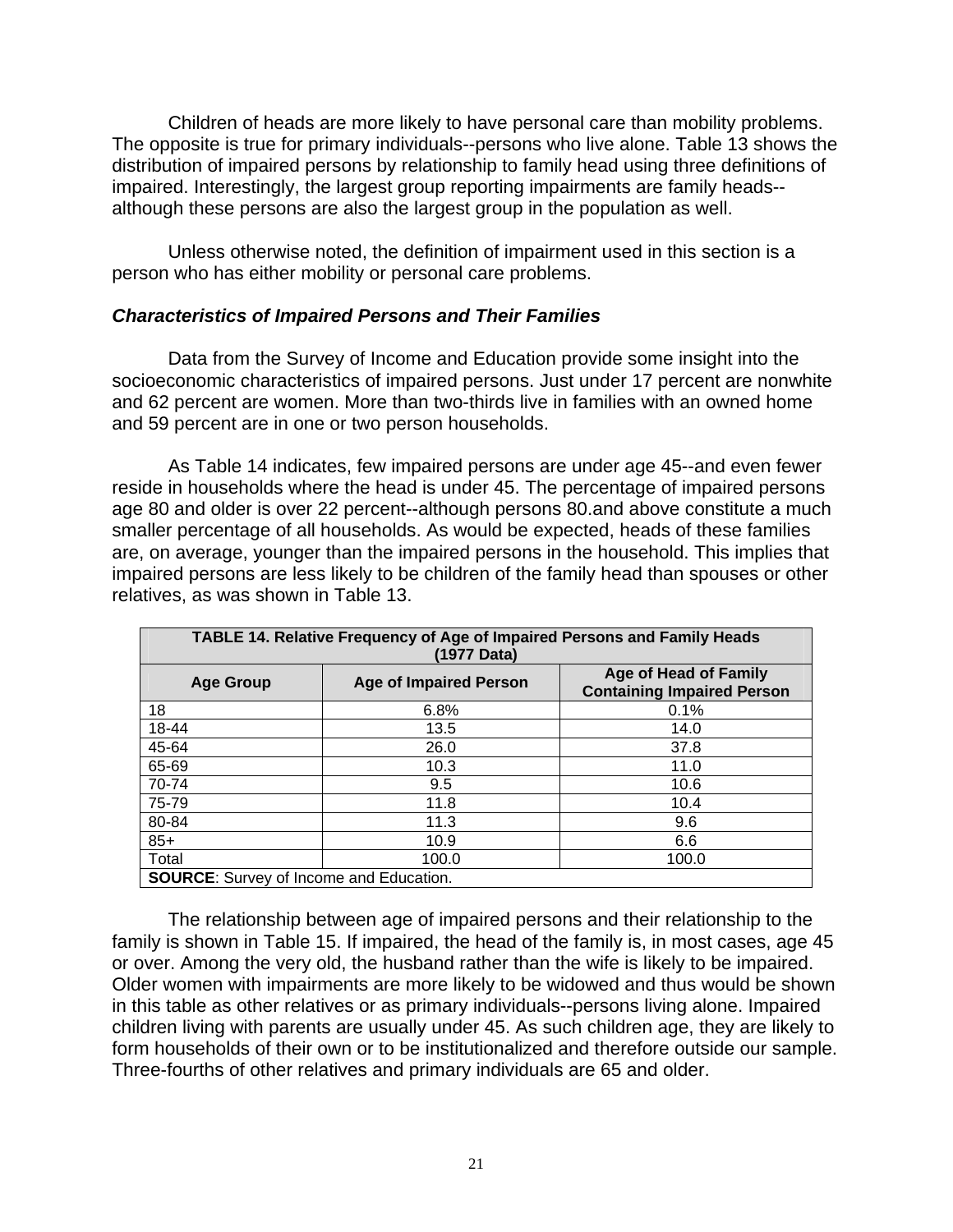| TABLE 15. The Relationship Between Age of Impaired Person and Relationship to |     |         |       |                        |          |          |          |          |          |
|-------------------------------------------------------------------------------|-----|---------|-------|------------------------|----------|----------|----------|----------|----------|
|                                                                               |     |         |       | <b>Family Head</b>     |          |          |          |          |          |
| <b>Relationship to</b>                                                        |     |         |       | Age of Impaired Person |          |          |          |          | All Ages |
| <b>Family Head</b>                                                            | 18  | 18-44   | 45-64 | 65-69                  | 70-74    | 75-79    | 80-84    | $85+$    |          |
| Head                                                                          | a   | $3.2\%$ | 10.0% | 3.3%                   | $3.0\%$  | 3.4%     | 3.2%     | 2.5%     | 28.7%    |
| Wife                                                                          | 0   | 2.1     | 7.4   | 3.0                    | 2.1      | 1.9      | 1.1      | 0.5      | 18.2     |
| Child                                                                         | 6.1 | 6.2     | 1.4   | a                      | $\Omega$ | $\Omega$ | $\Omega$ | $\Omega$ | 13.8     |
| <b>Other Relative</b>                                                         | 0.6 | 1.2     | 3.2   | 2.1                    | 1.6      | 2.9      | 3.4      | 5.0      | 20.0     |
| Primary<br>Individual                                                         | 0   | 0.8     | 4.0   | 1.9                    | 2.8      | 3.4      | 3.6      | 2.8      | 19.4     |
| <b>ALL PERSONS</b>                                                            | 6.7 | 13.5    | 26.0  | 10.3                   | 9.5      | 11.6     | 11.3     | 10.8     | 100.0    |
| <b>SOURCE:</b> Survey of Income and Education.                                |     |         |       |                        |          |          |          |          |          |
|                                                                               |     |         |       |                        |          |          |          |          |          |
| Less than $0.1\%$<br>а.                                                       |     |         |       |                        |          |          |          |          |          |

The final summary table of characteristics (Table 16) shows mean incomes for families differentiated by the relationship of the impaired person to the family head. The third column represents the definition of impaired used consistently hereafter. Highest average incomes occur in those families where the impaired person is a child or other relative. In such cases, the head, and in some cases the wife, will have earnings similar to the rest of the population. In fact, the presence of an impaired "other" relative, such as an aged parent, may indicate that the family feels it has the financial resources to care for that person.<sup>[16](#page-27-0)</sup> When the impaired person is the head of the family, average income is lower, reflecting the impact of the disability on earnings for the family. Lowest average income is reserved for primary individuals. Since by definition these persons live alone, they also have fewer obligations as compared to the other households where average family size ranges between 2.8 and 4.4. Again, howeverr resources for these individuals are likely to be even lower if the impairment worsens and affects earnings ability.

| TABLE 16. Average Income of Families with Impaired Persons By Definition of<br>Impairment and Relationship of Impaired Persons to Family Head<br>(1976 Data) |                                                                                                                                                                           |                                 |         |  |  |  |  |
|--------------------------------------------------------------------------------------------------------------------------------------------------------------|---------------------------------------------------------------------------------------------------------------------------------------------------------------------------|---------------------------------|---------|--|--|--|--|
|                                                                                                                                                              |                                                                                                                                                                           | <b>Definition of Impairment</b> |         |  |  |  |  |
| <b>Relationship of</b><br><b>Impaired Person to</b><br><b>Family Head</b>                                                                                    | <b>Has Either Personal</b><br><b>Has Problems With</b><br><b>Needs Help With</b><br><b>Care or Mobility</b><br><b>Personal Care</b><br><b>Mobility</b><br><b>Problems</b> |                                 |         |  |  |  |  |
| Head                                                                                                                                                         | \$9,420                                                                                                                                                                   | \$9,449                         | \$9,537 |  |  |  |  |
| Wife                                                                                                                                                         | 10,789                                                                                                                                                                    | 11,294                          | 11,310  |  |  |  |  |
| Child                                                                                                                                                        | 13,273                                                                                                                                                                    | 13,363                          | 12,181  |  |  |  |  |
| <b>Other Relative</b>                                                                                                                                        | 13,574                                                                                                                                                                    | 13,921                          | 13,566  |  |  |  |  |
| Primary Individual                                                                                                                                           | 3,972                                                                                                                                                                     | 3,834                           | 3,885   |  |  |  |  |
| <b>ALL PERSONS</b>                                                                                                                                           | 10,531                                                                                                                                                                    | 9,983                           | 10,073  |  |  |  |  |
| <b>SOURCE:</b> Survey of Income and Education.                                                                                                               |                                                                                                                                                                           |                                 |         |  |  |  |  |

Since it is the goal of this paper to look at resources available to these families, this table shows mean incomes for the three different definitions of impairment to illustrate the sensitivity of results to the definition of impairment used. On the whole, the results are very similar. The differences in income by relationship to head are consistent

1

<span id="page-27-0"></span><sup>&</sup>lt;sup>16</sup> Indeed, the finding of so many "other" relatives with impairments suggests that families do indeed provide support for family members beyond the nuclear family.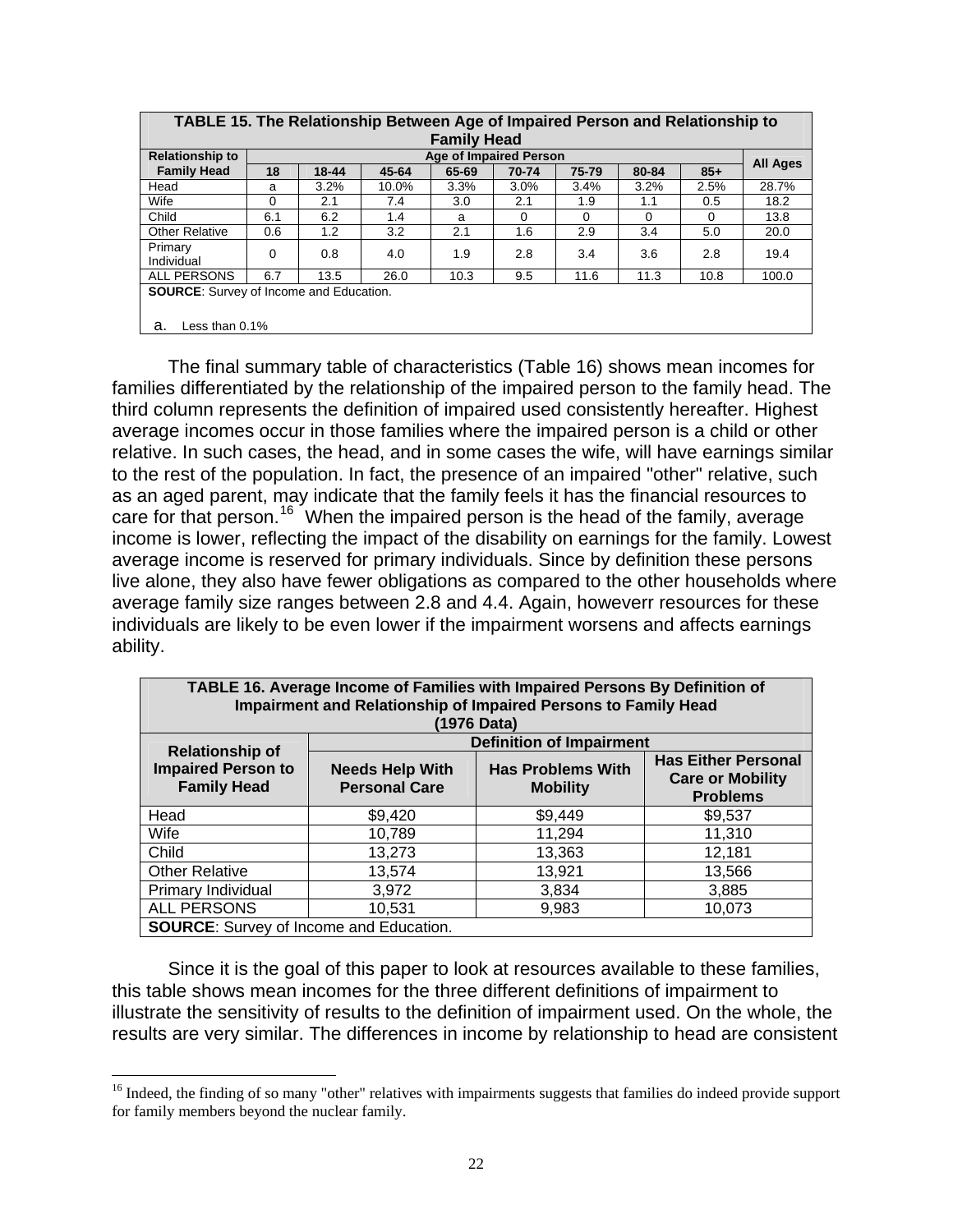across all three definitions. The higher overall average incomes for families with an impaired person who has problems with personal care (Column 1), is more a result of the distribution of the relationship of the impaired members to family heads than to differences in average incomes within any one category.

#### *Defining Resources*

The resource definitions included here (and shown in Table 17 for all families) are similar to those used for the elderly:

• Income:

 $\overline{a}$ 

- Income minus the earnings of the impaired family member;
- Income minus earnings plus the value of food stamps and a partial 10 year annuity; and
- Income minus earnings plus the value of food stamps and a full 10 year annuity.

Unlike the elderly households, only the earnings of the impaired member are subtracted from case income (as defined by the Census).<sup>[17](#page-28-0)</sup> For these families, additional impairment of the affected family member may not preclude labor force participation by other members. This is particularly true for household heads when the impaired person is a child or "other" relative. The other major difference from elderly households is that a separate measure showing the marginal effect of food stamps is not included -- although these benefits are added to the last two alternative definitions. The relatively high incomes of many of these families means that food stamps are not vitally important. For example, average incomes (minus earnings of the impaired person) rise by only 1.2 percent as a result of including food stamps.

| TABLE 17. Distribution of Resources and Average Resources by Alternative Definitions<br>for All Families With Impaired Members |               |                                                                               |                                                                                                 |                                                                                       |  |
|--------------------------------------------------------------------------------------------------------------------------------|---------------|-------------------------------------------------------------------------------|-------------------------------------------------------------------------------------------------|---------------------------------------------------------------------------------------|--|
|                                                                                                                                |               | (1977 Data)                                                                   |                                                                                                 |                                                                                       |  |
| <b>Family Resource</b><br>Level                                                                                                | <b>Income</b> | <b>Income Minus</b><br><b>Earnings of</b><br><b>Impaired</b><br><b>Person</b> | <b>Income Minus</b><br><b>Earnings Plus</b><br><b>Food Stamps and</b><br><b>Partial Annuity</b> | <b>Income Minus</b><br><b>Earnings Plus</b><br><b>Food Stamps</b><br>and Full Annuity |  |
| \$2,500 and less                                                                                                               | 13.1%         | 15.3%                                                                         | 12.8%                                                                                           | 9.8%                                                                                  |  |
| \$2,501 to \$5,000                                                                                                             | 23.3          | 23.9                                                                          | 23.4                                                                                            | 19.3                                                                                  |  |
| \$5,001 to \$7,500                                                                                                             | 16.1          | 16.1                                                                          | 16.1                                                                                            | 14.7                                                                                  |  |
| \$7,501 to \$10,000                                                                                                            | 11.4          | 11.1                                                                          | 11.5                                                                                            | 11.9                                                                                  |  |
| \$10,001 to \$15,000                                                                                                           | 14.8          | 14.4                                                                          | 15.1                                                                                            | 16.8                                                                                  |  |
| \$15,001 and above                                                                                                             | 21.3          | 19.2                                                                          | 21.3                                                                                            | 27.5                                                                                  |  |
| <b>TOTAL</b>                                                                                                                   | 100.0         | 100.0                                                                         | 100.0                                                                                           | 100.0                                                                                 |  |
| Average                                                                                                                        | \$10,073      | \$9.447                                                                       | \$10,340                                                                                        | \$12,112                                                                              |  |
| <b>SOURCE:</b> Survey of Income and Education.                                                                                 |               |                                                                               |                                                                                                 |                                                                                       |  |

As Table 17 indicates, the distributions and averages in columns 1 and 3 are very similar: the effect of subtracting labor income of the impaired person is just about

<span id="page-28-0"></span> $17$  Moreover, unlike the elderly where a substantial portion have no wage or salary income, restricting the sample to nonearners would be too restrictive here.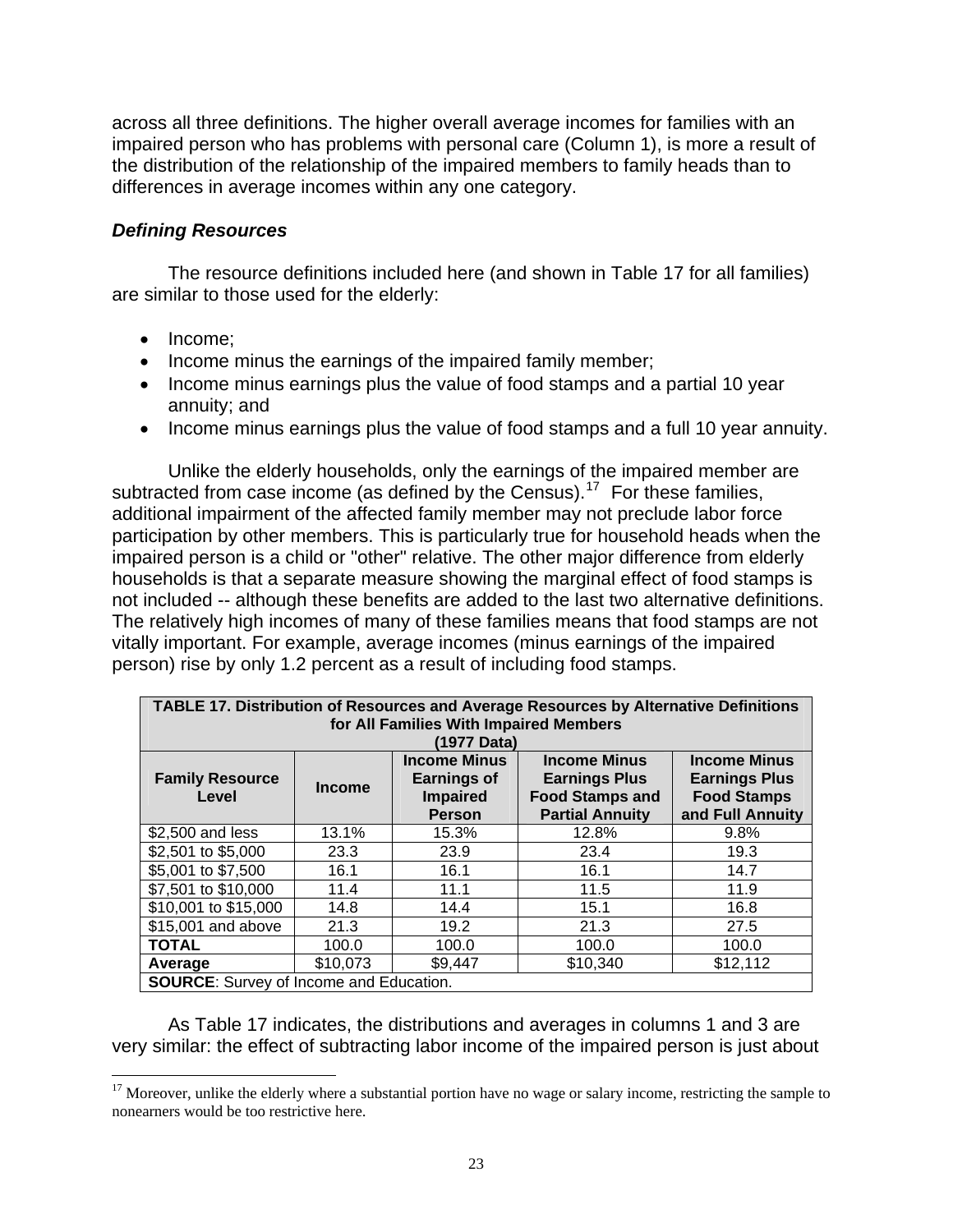exactly offset by the benefits of food stamps and an annuity based on net worth (excluding the value of an owned home). When the value of the home is added, the average resource level rises by almost \$1800 and the percentage of families in the lowest four levels of resources declines. Families with relatively low levels of other resources have some net worth in a home. Nonetheless, almost 44 percent of all families with impaired persons have resources under \$7,500.

It is, however, misleading to look at overall averages. As shown earlier, average incomes vary considerably with the relationship of the impaired person to family head. Moreover, age of the impaired person may also matter as shown in Table 18. The overall resource level using the last comprehensive definition is \$12,110 but varies from \$4,046 for primary individuals under 65 to \$18,055 when the impaired person is another relative aged 65 or over. These differences would be lower if per capita resources levels are compared, although considerable variations remain.

| TABLE 18. Average Family Resource Levels and Family Size by Age and Relationship to<br><b>Head of Impaired Persons</b> |                                                 |                                                  |                                                                                                 |                                                                                              |                                  |  |  |
|------------------------------------------------------------------------------------------------------------------------|-------------------------------------------------|--------------------------------------------------|-------------------------------------------------------------------------------------------------|----------------------------------------------------------------------------------------------|----------------------------------|--|--|
|                                                                                                                        |                                                 |                                                  | (1976 Data)                                                                                     |                                                                                              |                                  |  |  |
| <b>Relationship to</b><br><b>Head and Age of</b><br><b>Impaired Person</b>                                             | <b>Income</b>                                   | <b>Income</b><br><b>Minus</b><br><b>Earnings</b> | <b>Income Minus</b><br><b>Earnings Plus</b><br><b>Food Stamps and</b><br><b>Partial Annuity</b> | <b>Income Minus</b><br><b>Earnings Plus</b><br><b>Food Stamps and</b><br><b>Full Annuity</b> | Average<br>Family<br><b>Size</b> |  |  |
| Head or Spouse                                                                                                         | \$10,223                                        | \$9,247                                          | \$10,211                                                                                        | \$12,105                                                                                     | 2.8                              |  |  |
| Age 44 and under                                                                                                       | 10,582                                          | 8,234                                            | 8,722                                                                                           | 9,931                                                                                        | 4.2                              |  |  |
| 45 to 64                                                                                                               | 11,965                                          | 10,370                                           | 11,132                                                                                          | 13,172                                                                                       | 3.0                              |  |  |
| 65 to 74                                                                                                               | 9,072                                           | 8,718                                            | 9,784                                                                                           | 11,724                                                                                       | 2,4                              |  |  |
| 75 and above                                                                                                           | 8,726                                           | 8,606                                            | 9,954                                                                                           | 11,891                                                                                       | 2.3                              |  |  |
| Child                                                                                                                  | 12,181                                          | 12,783                                           | 13,566                                                                                          | 15.429                                                                                       | 4.4                              |  |  |
| <b>Other Relative</b>                                                                                                  | 13,565                                          | 13.316                                           | 14,312                                                                                          | 16.479                                                                                       | 3.2                              |  |  |
| 64 and under                                                                                                           | 10,274                                          | 9,574                                            | 10,184                                                                                          | 11,733                                                                                       | 3.1                              |  |  |
| 65 and above                                                                                                           | 14.655                                          | 14,558                                           | 15,682                                                                                          | 18,055                                                                                       | 3.3                              |  |  |
| Primary Individual                                                                                                     | 3,885                                           | 3,557                                            | 4,246                                                                                           | 5,247                                                                                        | 1.0                              |  |  |
| 64 and under                                                                                                           | 3,929                                           | 2,957                                            | 3,244                                                                                           | 4,046                                                                                        | 1.0                              |  |  |
| 65 and above                                                                                                           | 3,872                                           | 3,757                                            | 4,578                                                                                           | 5,645                                                                                        | 1.0                              |  |  |
| All Persons<br>$\sim$<br>.                                                                                             | 10,072<br>$\mathbf{r}$ . The state $\mathbf{r}$ | 9,448                                            | 10,339                                                                                          | 12,110                                                                                       | 2.8                              |  |  |

**SOURCE:** Survey of Income and Education.

Tables 19 through 22 present the distribution of resources for four groups--where the impaired person is a head or spouse under 65; a head or spouse 65 or over; a child or other relative of the family head; and, finally, a primary individual. The age 44 and under heads and spouses differ somewhat from their age 45 to 64 counterparts, depending more upon earnings and having fewer assets. Nonetheless, both these groups are likely to have similar concerns and the relatively small size of the under age 45 group necessitates combining them with other heads and spouses. Combining children and other relatives, on the other hand, does seem to be reasonable in terms of income levels. In addition, problems faced by the family are likely to be similar when impaired persons are relatives other than head or spouses.

As Table 19 demonstrates, the loss of the earnings of a head or spouse under age 65 produces a major reduction in resources at all levels. In this case, it is not until the house is included in the annuity that the distribution of resources compensates for that earnings loss. Since both husband and wife are likely to be of working age in this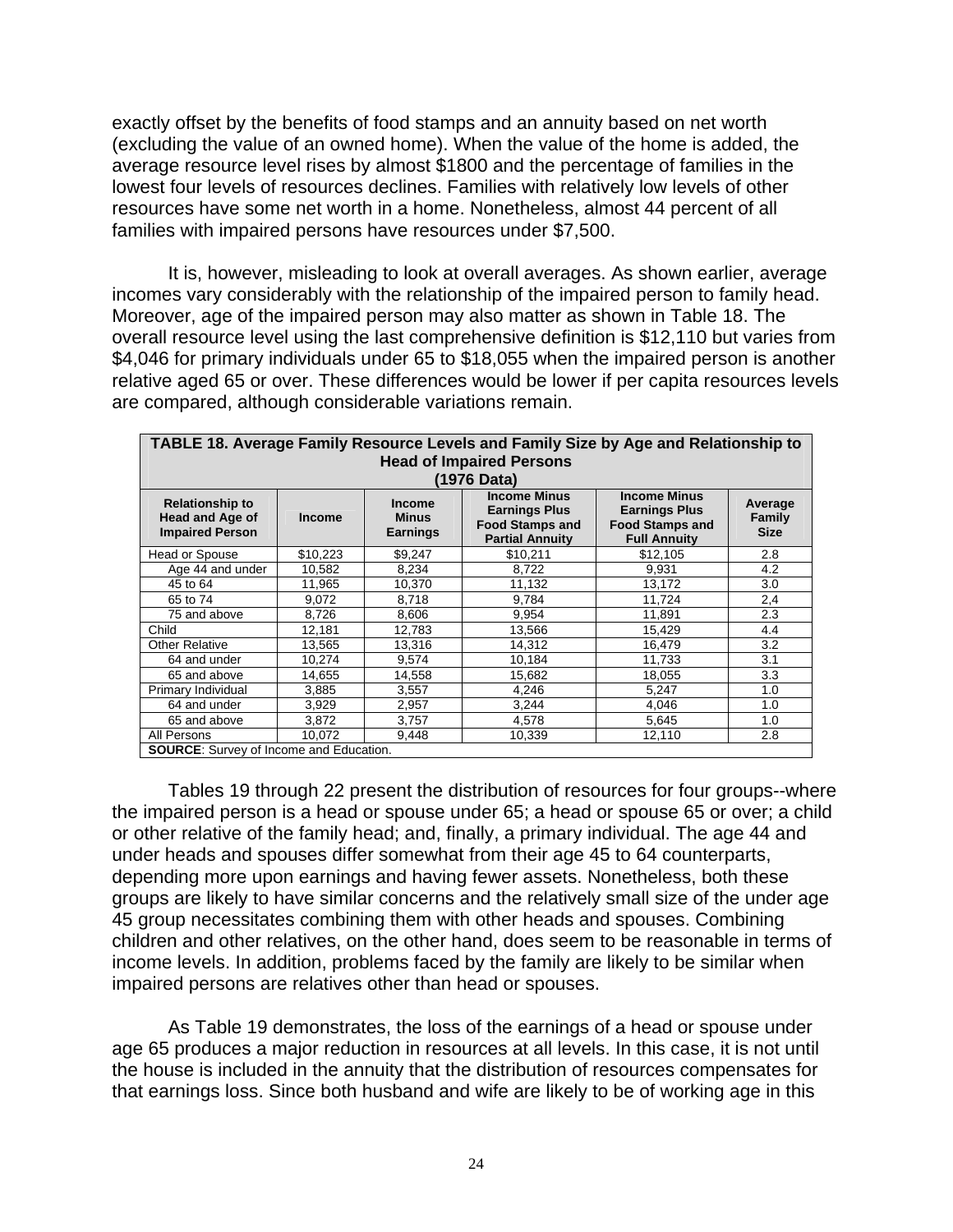example, the non-impaired spouse might be able to increase his or her labor force participation somewhat. However, since average family size for these households is over 3, the burden of a disabled person and other dependents could lower the healthy spouse's participation in work outside the home.

| TABLE 19. Distribution of Resources by Alternative Definitions of Resources When<br>Impaired Person is Head or Spouse Under Age 65<br>(1976 Data) |                                                                                                                                                                                                                                                               |       |       |       |  |  |  |
|---------------------------------------------------------------------------------------------------------------------------------------------------|---------------------------------------------------------------------------------------------------------------------------------------------------------------------------------------------------------------------------------------------------------------|-------|-------|-------|--|--|--|
| <b>Family Resource</b><br>Level                                                                                                                   | <b>Income Minus</b><br><b>Income Minus</b><br><b>Income</b><br><b>Earnings Plus</b><br><b>Earnings Plus</b><br><b>Minus</b><br>Income<br><b>Food Stamps and</b><br><b>Food Stamps and</b><br><b>Earnings</b><br><b>Partial Annuity</b><br><b>Full Annuity</b> |       |       |       |  |  |  |
| \$2,500 and less                                                                                                                                  | 5.0%                                                                                                                                                                                                                                                          | 10.4% | 8.1%  | 5.6%  |  |  |  |
| \$2,501 to \$5,000                                                                                                                                | 19.0                                                                                                                                                                                                                                                          | 21.4  | 20.5  | 17.2  |  |  |  |
| \$5,001 to \$7,500                                                                                                                                | 13.5                                                                                                                                                                                                                                                          | 14.5  | 15.9  | 14.3  |  |  |  |
| \$7,501 to \$10,000                                                                                                                               | 15.1                                                                                                                                                                                                                                                          | 14.6  | 14.0  | 13.1  |  |  |  |
| \$10,001 to \$15,000                                                                                                                              | 19.5                                                                                                                                                                                                                                                          | 18.3  | 19.4  | 20.4  |  |  |  |
| \$15,001 and above                                                                                                                                | 27.8                                                                                                                                                                                                                                                          | 20.6  | 22.0  | 29.4  |  |  |  |
| <b>TOTAL</b>                                                                                                                                      | 100.0                                                                                                                                                                                                                                                         | 100.0 | 100.0 | 100.0 |  |  |  |
| <b>SOURCE:</b> Survey of Income and Education.                                                                                                    |                                                                                                                                                                                                                                                               |       |       |       |  |  |  |

Families with impaired older family heads and spouses (Table 20) face a different set of circumstances. There are fewer very low income **and** fewer very high income persons in this group by any of the resource definitions. The value of the home, however, adds relatively more to well-being. This is not surprising since older families generally own their homes (or at least owe less on them than younger families).

| <b>TABLE 20. Distribution of Resources by Alternative Definitions of Resources When</b><br>Impaired Person is Head or Spouse Under Age 65 or Over<br>(1976 Data) |                                                                                                                                                                                                                                                     |       |         |       |  |  |  |
|------------------------------------------------------------------------------------------------------------------------------------------------------------------|-----------------------------------------------------------------------------------------------------------------------------------------------------------------------------------------------------------------------------------------------------|-------|---------|-------|--|--|--|
| <b>Family Resource</b><br>Level                                                                                                                                  | <b>Income Minus</b><br><b>Income Minus</b><br><b>Earnings Plus</b><br><b>Income Minus</b><br><b>Earnings Plus</b><br><b>Income</b><br><b>Food Stamps and</b><br><b>Food Stamps</b><br><b>Earnings</b><br><b>Partial Annuity</b><br>and Full Annuity |       |         |       |  |  |  |
| \$2,500 and less                                                                                                                                                 | 3.3%                                                                                                                                                                                                                                                | 3.7%  | $3.0\%$ | 2.2%  |  |  |  |
| \$2,501 to \$5,000                                                                                                                                               | 28.0                                                                                                                                                                                                                                                | 18.8  | 25.8    | 17.4  |  |  |  |
| \$5,001 to \$7,500                                                                                                                                               | 27.1                                                                                                                                                                                                                                                | 27.4  | 25.4    | 19.6  |  |  |  |
| \$7,501 to \$10,000                                                                                                                                              | 14.8                                                                                                                                                                                                                                                | 14.7  | 15.5    | 17.1  |  |  |  |
| \$10,001 to \$15,000                                                                                                                                             | 13.9                                                                                                                                                                                                                                                | 13.6  | 14.9    | 19.6  |  |  |  |
| \$15,001 and above                                                                                                                                               | 12.9                                                                                                                                                                                                                                                | 12.4  | 15.5    | 24.1  |  |  |  |
| <b>TOTAL</b>                                                                                                                                                     | 100.0                                                                                                                                                                                                                                               | 100.0 | 100.0   | 100.0 |  |  |  |
| <b>SOURCE:</b> Survey of Income and Education.                                                                                                                   |                                                                                                                                                                                                                                                     |       |         |       |  |  |  |

Families whose impaired relatives are neither the head nor wife have the greatest proportion of families in the above \$15,000 resource categories. Even after subtracting earnings of the impaired member, over half of these families have \$10,000 or more. Since resource levels are relatively high to begin with, adding food stamps and annuities have a less dramatic impact except for those with low incomes. It should also be noted, however, that average family size is relatively high for this group.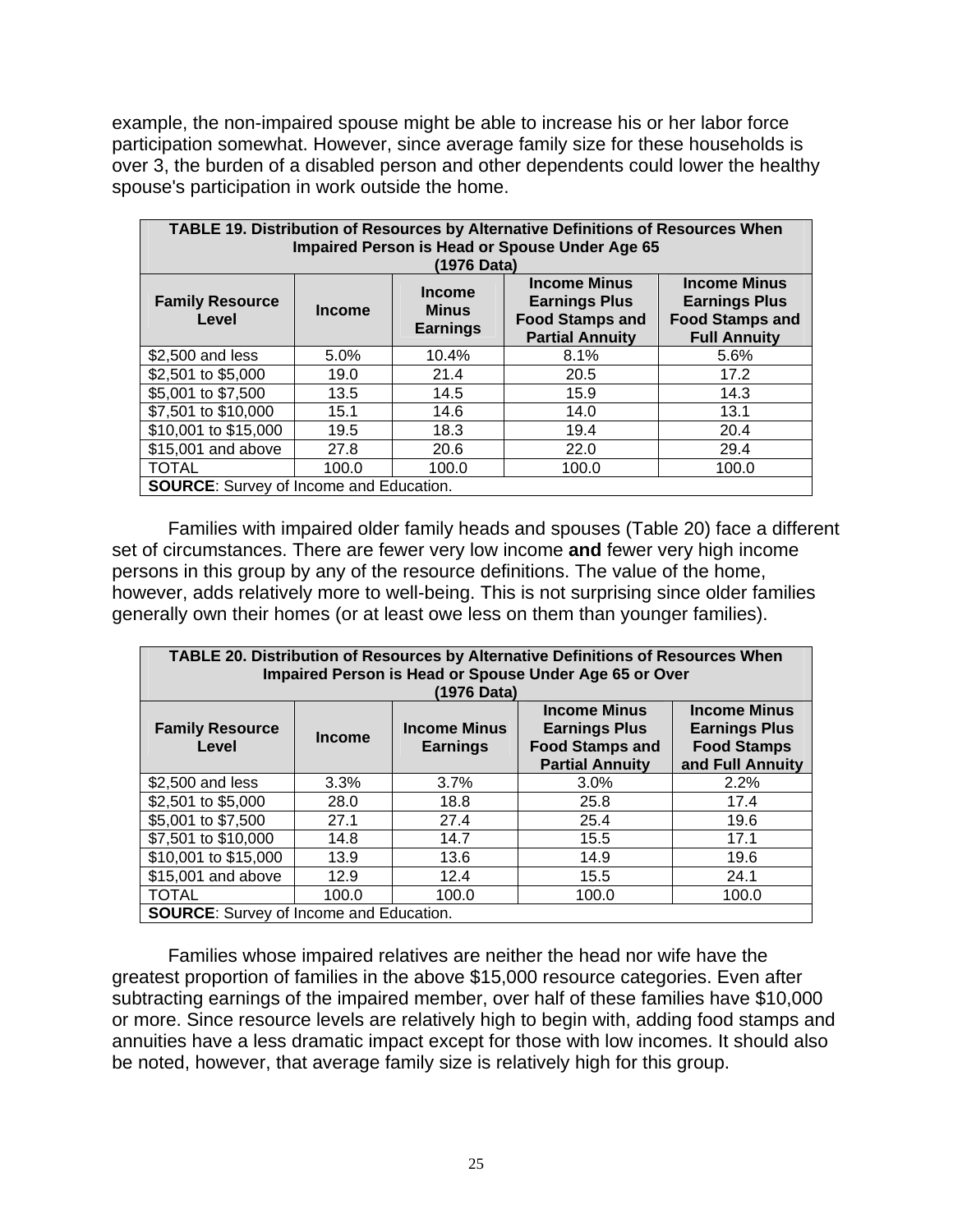| <b>TABLE 21. Distribution of Resources by Alternative Definitions of Resources When</b><br>Impaired Person is Child or "Other" Relative <sup>a</sup> of Household Head                                                                                                                 |         |             |         |      |  |  |  |
|----------------------------------------------------------------------------------------------------------------------------------------------------------------------------------------------------------------------------------------------------------------------------------------|---------|-------------|---------|------|--|--|--|
|                                                                                                                                                                                                                                                                                        |         | (1976 Data) |         |      |  |  |  |
| <b>Income Minus</b><br><b>Income Minus</b><br><b>Income Minus</b><br><b>Earnings Plus</b><br><b>Earnings Plus</b><br><b>Family Resource</b><br><b>Income</b><br><b>Food Stamps and</b><br><b>Food Stamps</b><br>Level<br><b>Earnings</b><br>and Full Annuity<br><b>Partial Annuity</b> |         |             |         |      |  |  |  |
| \$2,500 and less                                                                                                                                                                                                                                                                       | $9.2\%$ | 10.1%       | $8.0\%$ | 5.8% |  |  |  |
| \$2,501 to \$5,000                                                                                                                                                                                                                                                                     | 12.4    | 12.3        | 12.2    | 10.9 |  |  |  |
| \$5,001 to \$7,500                                                                                                                                                                                                                                                                     | 14.3    | 14.3        | 14.5    | 12.3 |  |  |  |
| \$7,501 to \$10,000                                                                                                                                                                                                                                                                    | 10.8    | 11.0        | 11.4    | 10.3 |  |  |  |
| \$10,001 to \$15,000                                                                                                                                                                                                                                                                   | 19.2    | 19.1        | 18.7    | 18.9 |  |  |  |
| \$15,001 and above                                                                                                                                                                                                                                                                     | 34.2    | 33.3        | 35.3    | 41.9 |  |  |  |
| <b>TOTAL</b><br>100.0<br>100.0<br>100.0<br>100.0                                                                                                                                                                                                                                       |         |             |         |      |  |  |  |
| <b>SOURCE:</b> Survey of Income and Education.                                                                                                                                                                                                                                         |         |             |         |      |  |  |  |

a. "Other" relative means a relative other than wife or child. In most cases this will be a parent of the head or spouse.

Primary individuals with physical impairments are least able financially to care for themselves. Even after accounting for the contribution of food stamps and all assets, almost 70 percent of this group has resources of less than \$5,000.

| TABLE 22. Distribution of Resources by Alternative Definitions of Resources When<br><b>Impaired Person Lives Alone</b><br>(1976 Data) |               |                                        |                                                                                                 |                                                                                       |
|---------------------------------------------------------------------------------------------------------------------------------------|---------------|----------------------------------------|-------------------------------------------------------------------------------------------------|---------------------------------------------------------------------------------------|
| <b>Family Resource</b><br>Level                                                                                                       | <b>Income</b> | <b>Income Minus</b><br><b>Earnings</b> | <b>Income Minus</b><br><b>Earnings Plus</b><br><b>Food Stamps and</b><br><b>Partial Annuity</b> | <b>Income Minus</b><br><b>Earnings Plus</b><br><b>Food Stamps</b><br>and Full Annuity |
| \$2,500 and less                                                                                                                      | 41.0%         | 44.4%                                  | 38.7%                                                                                           | 31.0%                                                                                 |
| \$2,501 to \$5,000                                                                                                                    | 41.6          | 41.3                                   | 43.6                                                                                            | 38.8                                                                                  |
| \$5,001 to \$7,500                                                                                                                    | 8.4           | 7.1                                    | 7.5                                                                                             | 13.7                                                                                  |
| \$7,501 to \$10,000                                                                                                                   | 3.8           | 2.9                                    | 3.7                                                                                             | 6.9                                                                                   |
| \$10,001 to \$15,000                                                                                                                  | 3.1           | 2.6                                    | 3.7                                                                                             | 5.3                                                                                   |
| \$15,001 and above                                                                                                                    | 2.0           | 1.7                                    | 2.7                                                                                             | 4.3                                                                                   |
| <b>TOTAL</b>                                                                                                                          | 100.0         | 100.0                                  | 100.0                                                                                           | 100.0                                                                                 |
| <b>SOURCE:</b> Survey of Income and Education.                                                                                        |               |                                        |                                                                                                 |                                                                                       |

#### *The Ability to Finance Private Care*

As discussed with the elderly, the existence of resources for these families does not dictate the amount which can be used to finance long term care. In particular, the younger families considered here have, on averager two or more additional members whose needs must also be met.

The final determination of financial capacity therefore should look at resources available after subtracting necessary expenses (including tax liability). Since the Survey of Income and Education does not have consumption data, these two parts cannot be combined.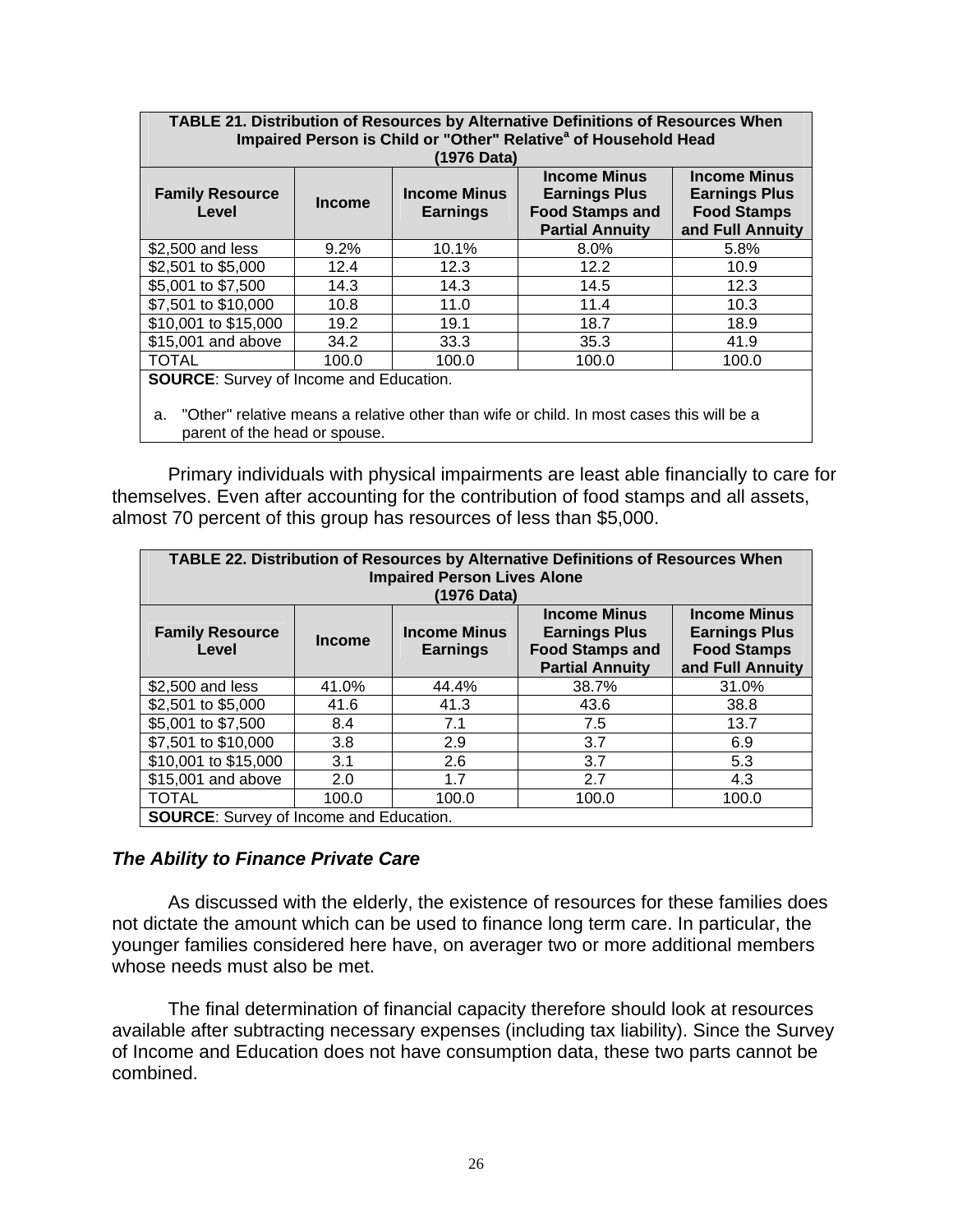On balance, it would appear that families with resources over \$10,000 may be able to contribute to a considerable share of their long term care. If families--particularly younger families with several dependents--are not asked to sell their homes, however, the number would drop. Consequently, using the, third resource definition for all but families consisting only of primary individuals, 28.5 percent of all the impaired should be able to contribute. For primary individuals, all their resources could technically be devoted to purchasing institutional care, accounting for another 19.4 percent of the impaired. Perhaps a more realistic estimate would be that all such individuals with resources over \$5,000 by the fourth definition could finance a substantial portion of long term care needs. This would add 5.9 percent to the 28.5 percent (for families with more than one member)--thus resulting in the conclusion that over one-third of families with impaired members should be capable of providing for much of their own care.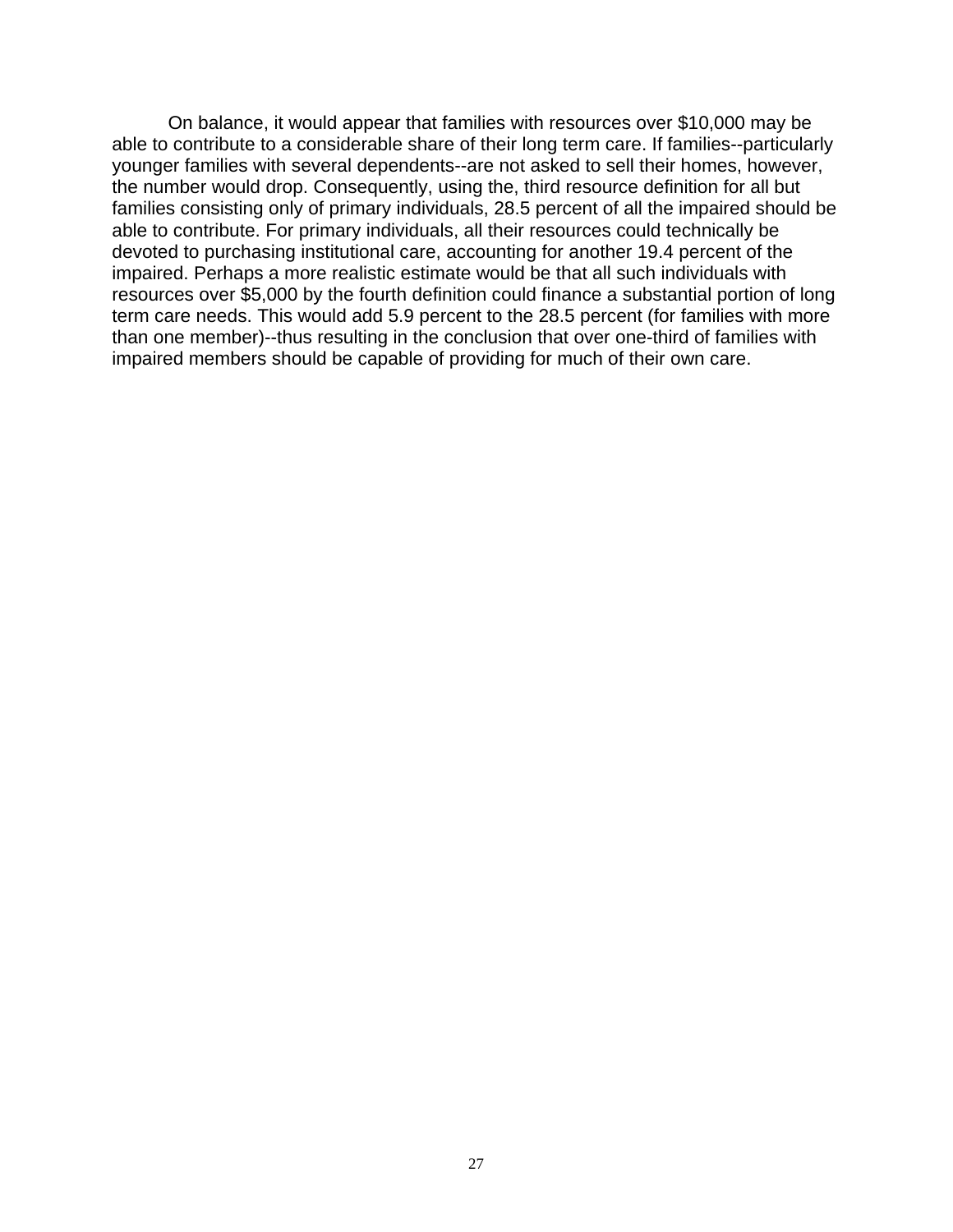## **FUTURE DIRECTIONS FOR RESEARCH**

The empirical findings discussed here present an examination of the ability of two high risk groups--the elderly and those currently with some degree of impairment--to finance long term health care needs. The various results remain pieces to the puzzle that need to be combined to form a more coherent framework. A number of additional contributions are needed before it will be possible to determine precisely what proportion of these families could feasibly support all or part of a period of disability.

The various disparate components of this determination ought to be evaluated for each individual rather than making comparisons across averages by income class or age. For example, although wages account for some percentage of the income of a household of given size, age, and income class, the distribution within that cell is important. A few workers who rely heavily on earned income generally account for the average. If wages are subtracted on an individual basis, the reduction would indicate that for example, a few of the elderly in that income class would be unable to contribute to costs of care, but that available discretionary resource levels for non-workers would be higher than indicated by the overall average. Thus, the number of potential contributors will be affected.

An issue not discussed here in any detail is the interrelationship between current public programs and families' private resources. The level of savings and the participation of family members in the labor force are just two examples of behavior likely to be influenced by participation--or the "insurance value" of potential participation- -in these programs. Thus, a study which seeks to assess ability to privately finance long term care cannot ignore the existence of public sources of support and their long term impact on individual behavior. For example, although Medicare covers costs of institutionalization only for acute cases and only for specific medical expenses for home-based care, it nonetheless reduces an individual's obligations for acute medical expenses. Resources that might otherwise be required for medical insurance can be used for long term care needs. Similarly, Medicaid participants will have a broad range of medical services covered, enhancing an individual's ability to finance non-covered services such as homemaker or other home-based social services to supplement long term medical care needs. Consideration of these factors is important in comparing the elderly to younger families and families above and below poverty level income.

The attempt to measure discretionary income ought to be expanded to measure discretionary resources--the amount of final resources available after necessary expenditures are excluded. Food and housing expenditures--as well as tax outlays- ought to be compared with resource levels. Such an analysis, however, requires data manipulation to combine existing surveys that is beyond the scope of this paper.